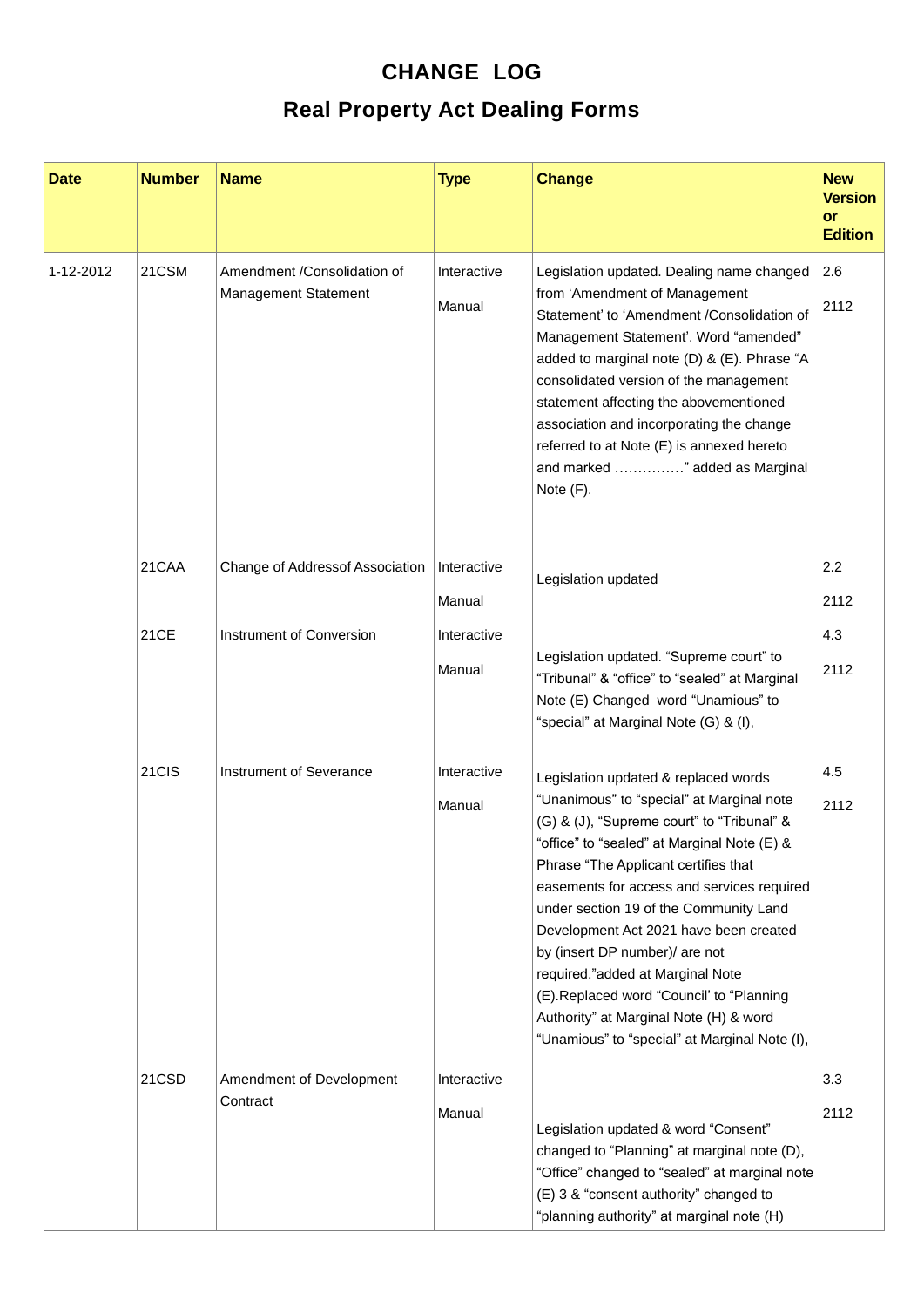| 17-9-2021 | 11RM            | Request to record Retirement Interactive<br>Village Memorandum                   |             | <b>NEW FORM</b>                                                                                                                                                                                    | 1.0     |
|-----------|-----------------|----------------------------------------------------------------------------------|-------------|----------------------------------------------------------------------------------------------------------------------------------------------------------------------------------------------------|---------|
|           |                 |                                                                                  | Manual      |                                                                                                                                                                                                    | 2109    |
| 25-6-2021 | 01TP            | Transfer by Mortgagee under Interactive<br>power of sale                         |             | Missing Phrase 'Torrens Title' added to 5.5<br>Marginal Note (A)                                                                                                                                   |         |
| 8-9-2020  | 13PVP           | Positive Covenant affecting land Interactive<br>vested in a prescribed authority |             | Dealing Code should read PR                                                                                                                                                                        | 4.2     |
| 22-7-2020 | 14TB            | Determination of title boundary                                                  | Interactive | Adding a field for an email address in the $3.5$<br>lodgment panel & reseting execution clause<br>& Lines 4 & 5 to read as in change to form<br>14TB on 19/10/2019 below. Dropped off in<br>error. |         |
| 13-7-2020 | 15CH            | Consolidation/Change of ByLaws                                                   | Interactive | Marginal Notes (B)                                                                                                                                                                                 | 2.3     |
|           |                 |                                                                                  |             | Fields for 'Company(if applicable)','Contact<br>Number' &'Customer Account Number (if<br>applicable' added.                                                                                        |         |
|           |                 |                                                                                  |             | Marginal Note (D)                                                                                                                                                                                  |         |
|           |                 |                                                                                  |             | Drop down menu added containing the<br>following items.                                                                                                                                            |         |
|           |                 |                                                                                  |             | 1. Pursuant to the requirements of<br>section 141 of the Strata Schemes<br>Management Act 2015, by which<br>the by-laws were changed as<br>follows-                                                |         |
|           |                 |                                                                                  |             | to combine separately recorded<br>2.<br>changes of by-laws into a single<br>consolidated list.                                                                                                     |         |
|           |                 |                                                                                  |             | Where Marginal Note (D) item 2 is selected<br>the following Marginal notes read                                                                                                                    |         |
|           |                 |                                                                                  |             | (D) 'to combine separately recorded<br>changes of by-laws into a single<br>consolidated list.                                                                                                      |         |
|           |                 |                                                                                  |             | E) 'NOT APPLICABLE'                                                                                                                                                                                |         |
|           |                 |                                                                                  |             | &                                                                                                                                                                                                  |         |
|           |                 |                                                                                  |             | (F) A consolidated list of by-laws affecting<br>the abovementioned strata scheme is<br>annexed hereto and marked as Annexure                                                                       |         |
| 29-5-2020 | All RP<br>Forms | All RP forms                                                                     | Interactive | Adding a field for an email address in the<br>lodgment panel.                                                                                                                                      | Various |
|           |                 |                                                                                  | Manual      |                                                                                                                                                                                                    | 2005    |
| 29-5-2020 | Various         | All forms with Stamp Duty                                                        | Interactive | Adding to the stamp duty panel,                                                                                                                                                                    | Various |
|           |                 | panels.                                                                          | Manual      | a field for the 'Duties Assessment No.', and<br>the phrase 'Insert Duties Assessment No. as<br>issued by Revenue NSW Office'.                                                                      | 2005    |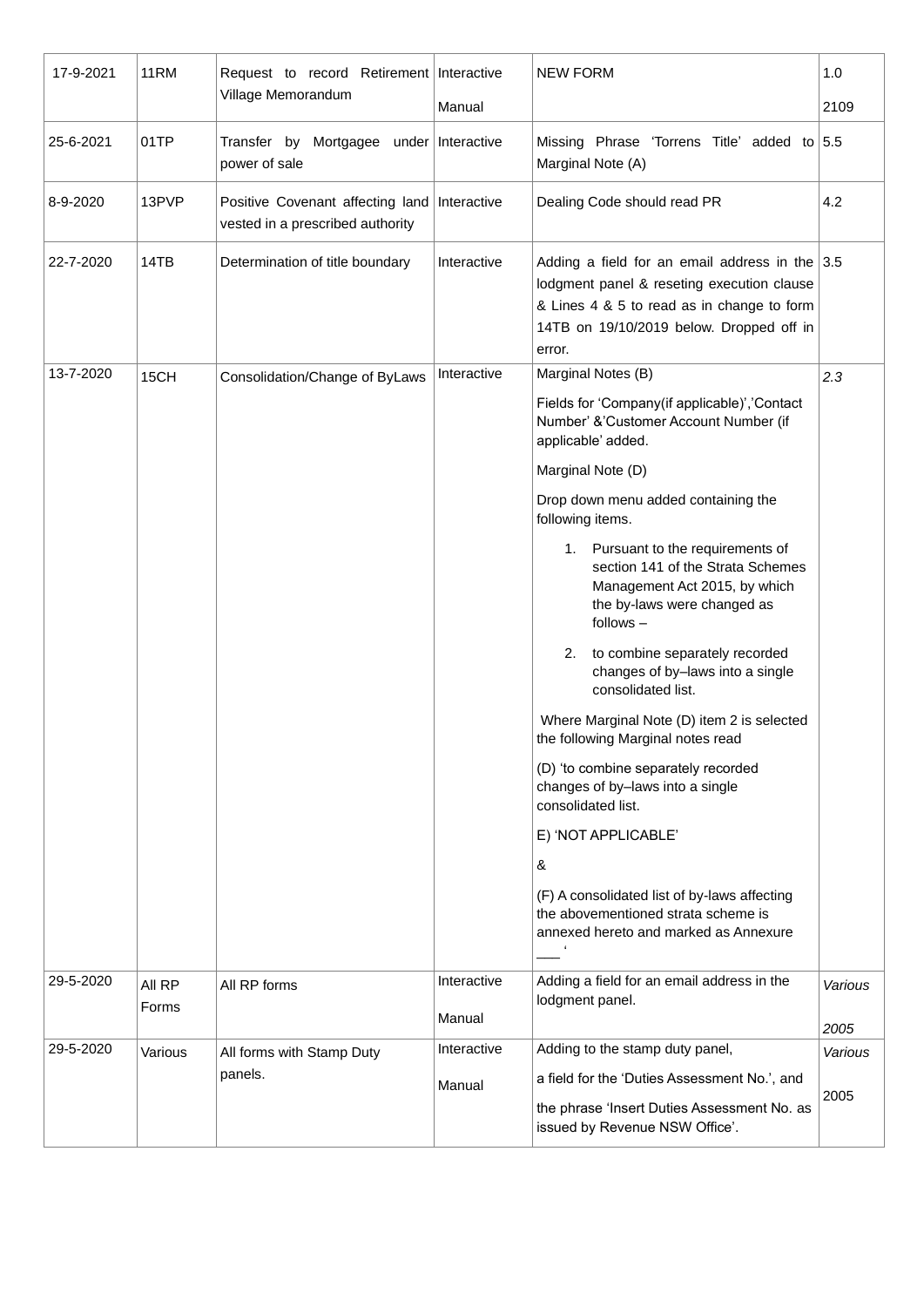| 24-2-2020  | 01JI  | Transfer by joint tenant                                                                    | Interactive | Replacing references to 'Oaths, Affidavits<br>and Declarations Act 2012' with 'Oaths,                                                                                                                                                                                | 1.1 |
|------------|-------|---------------------------------------------------------------------------------------------|-------------|----------------------------------------------------------------------------------------------------------------------------------------------------------------------------------------------------------------------------------------------------------------------|-----|
|            | 01TJ  | <b>Transfer Severing Joint Tenancy</b>                                                      |             | Affidavits and Declarations Act 2010' in<br>regard to statutory declarations made in the                                                                                                                                                                             | 6.5 |
|            | 04FM  | Foreclosure                                                                                 |             | Northern Territory; and<br>Replacing references to 'Evidence Act 1958'                                                                                                                                                                                               | 4.5 |
|            | 04YA  | Application for Possessory Title                                                            |             | with 'Oaths and Affirmations Act 2018' in<br>regard to statutory declarations made in                                                                                                                                                                                | 4.7 |
|            | 07L   | Lease                                                                                       |             | Victoria.                                                                                                                                                                                                                                                            | 4.6 |
|            | 07SL  | Sub-Lease                                                                                   |             |                                                                                                                                                                                                                                                                      | 4.6 |
|            | 09W   | Writ                                                                                        |             |                                                                                                                                                                                                                                                                      | 3.5 |
|            | 09WW  | Application to Cancel Recording<br>of Writ                                                  |             |                                                                                                                                                                                                                                                                      | 3.5 |
|            | 10CN  | Change of Name                                                                              |             |                                                                                                                                                                                                                                                                      | 5.5 |
|            | 12AL  | Application to Dispense with<br>Production of Certificate of Title<br>Lost After Settlement |             |                                                                                                                                                                                                                                                                      | 1.1 |
|            | 13CVC | Covenant Charge                                                                             |             |                                                                                                                                                                                                                                                                      | 3.4 |
|            | 17CC  | <b>Cancellation of Caution</b>                                                              |             |                                                                                                                                                                                                                                                                      | 5.3 |
|            | 20EA  | Cancellation of Recording of<br>Abandoned Easement                                          |             |                                                                                                                                                                                                                                                                      | 5.5 |
| 30-10-2019 | 14TB  | Determination of title boundary                                                             | Interactive | Phrase 'who in accordance with section<br>135F(2) of that Act hereby undertakes to pay<br>the reasonable cost of any survey or other<br>investigation carried out by the Registrar<br>General' added to execution clauses. Lines<br>4 & 5 added to marginal note (D) | 3.4 |
| 28-8-2019  | 07LC  | Lease by a crown land manager                                                               | Interactive | New Form                                                                                                                                                                                                                                                             | 1.0 |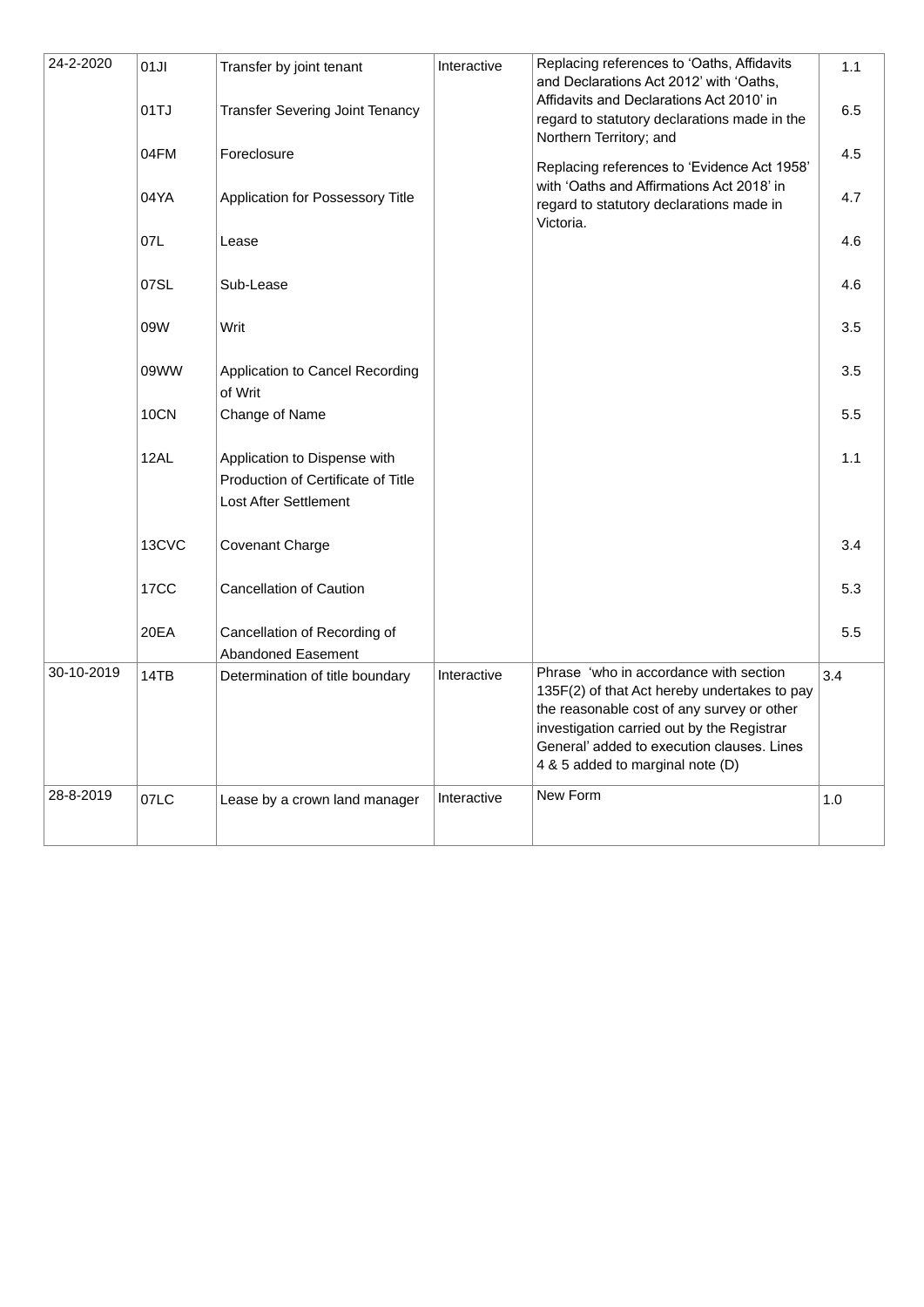| 22-1-2019  | 01JI        | Transfer by joint tenant                                                                    | Manual                | Link to Statutory Declaration page in                                                                                                              |             |
|------------|-------------|---------------------------------------------------------------------------------------------|-----------------------|----------------------------------------------------------------------------------------------------------------------------------------------------|-------------|
|            | 01TJ        | <b>Transfer Severing Joint Tenancy</b>                                                      |                       | Registrar-General's Guidelines added.                                                                                                              |             |
|            |             |                                                                                             |                       |                                                                                                                                                    |             |
|            | 04FM        | Foreclosure                                                                                 |                       |                                                                                                                                                    |             |
|            | 04YA        | Application for Possessory Title                                                            |                       |                                                                                                                                                    |             |
|            | 07L         | Lease                                                                                       |                       |                                                                                                                                                    |             |
|            | 07SL        | Sub-Lease                                                                                   |                       |                                                                                                                                                    |             |
|            | 08X         | Caveat                                                                                      |                       |                                                                                                                                                    |             |
|            | 09W         | Writ                                                                                        |                       |                                                                                                                                                    |             |
|            | 09WW        | Application to Cancel Recording<br>of Writ                                                  |                       |                                                                                                                                                    |             |
|            | 10CN        | Change of Name                                                                              |                       |                                                                                                                                                    |             |
|            | 12AL        | Application to Dispense with<br>Production of Certificate of Title<br>Lost After Settlement |                       |                                                                                                                                                    |             |
|            | 13CVC       | Covenant Charge                                                                             |                       |                                                                                                                                                    |             |
|            | 17CC        | <b>Cancellation of Caution</b>                                                              |                       |                                                                                                                                                    |             |
|            | 20EA        | Cancellation of Recording of<br>Abandoned Easement                                          |                       |                                                                                                                                                    |             |
| 24-10-2018 | 00PA        | <b>Primary Application</b>                                                                  | Interactive<br>Manual | Link to Statutory Declaration page in<br>Registrar-General's Guidelines added.                                                                     |             |
|            | 00PAX       | Caveat affecting a Primary<br>Application                                                   | Manual                |                                                                                                                                                    |             |
| 27-9-2018  | 13NP        | <b>Conservation Agreement</b>                                                               | Interactive<br>Manual | Marginal Note (E) updated to include<br>'Biodiversity Conservation Trust<br>administering the Biodiversity Conservation<br>Act 2016'               | 3.3<br>1809 |
| 1-6-2018   | 13VP        | Property Vegetation Plan                                                                    | Manual                | Previous branding removed & execution<br>clause amended to refer to s 117 Real<br>Property Act 1900                                                | 1806        |
| 5-3-2018   | 05M<br>05ML | <b>MORTGAGE</b>                                                                             | Interactive<br>Manual | Forms 05M & 05ML removed from NSW<br>LRS website.                                                                                                  | N/A         |
|            |             | MORTGAGE OF LEASE,<br>MORTGAGE OR CHARGE                                                    | Interactive<br>Manual | Mortgages or Mortgages of lease, mortgage<br>or charge dated on or after the 3rd of March<br>2018 must be lodged on the National<br>Mortgage form. |             |
| 21-2-2018  | 05ML        | MORTGAGE OF LEASE,<br>MORTGAGE OR CHARGE                                                    | Manual                | Edition at bottom right hand corner amended<br>from '1306' to read '1708'                                                                          | N/A         |
| 21-2-2018  | 05DM        | <b>DISCHARGE OF MORTGAGE</b>                                                                | Manual                | Duplication of the word 'Property' removed<br>from Marginal Note (H).                                                                              | 1802        |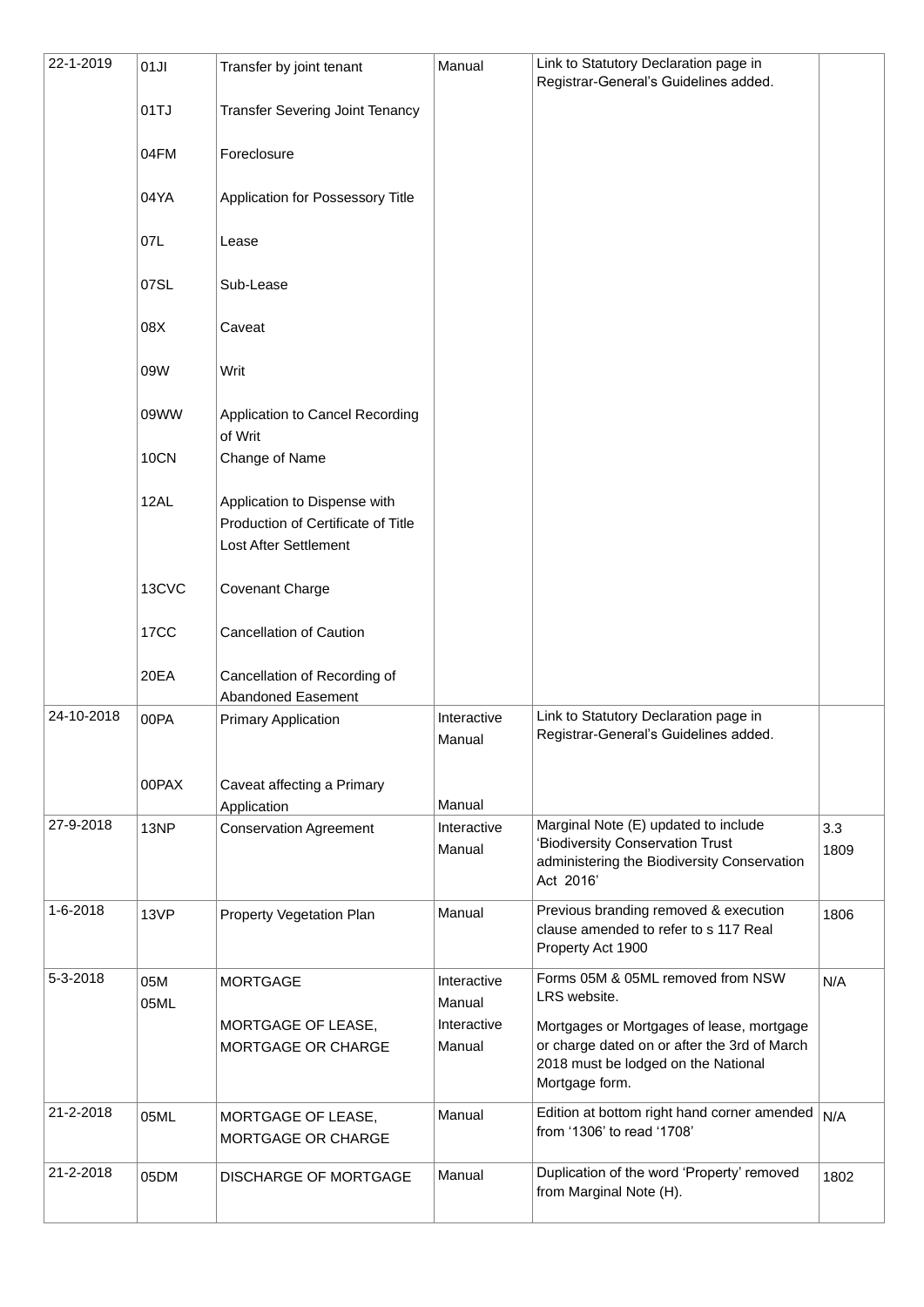| 23-1-2018  | 04FM        | <b>FORECLOSURE</b>                           | Interactive<br>Manual | Margnial Note (I) 6. 'The mortgage is not<br>void under section 170 of the Credit Act<br>1984' has been deleted. | 4.4<br>1801 |
|------------|-------------|----------------------------------------------|-----------------------|------------------------------------------------------------------------------------------------------------------|-------------|
| 30-11-2017 | 14TB        | <b>BOUNDARY DETERMINATION</b>                | Interactive           | Update marginal (A)                                                                                              | 3.3         |
|            | 20EA        | <b>CANCELLATION OF</b><br>ABANDONED EASEMENT |                       | Update marginal note (E)                                                                                         | 5.4         |
| 30-11-2017 | 00NL        | NOTICE BY LESSOR                             | Interactive<br>Manual | FORMS UPDATED TO SHOW NSW LRS                                                                                    | 2.2<br>1712 |
|            | 00NM        | NOTICE BY MORTGAGEE                          | Interactive           |                                                                                                                  | 2.2         |
|            |             |                                              | Manual                |                                                                                                                  | 1712        |
|            | 00PAX       | CAVEAT OVER PA                               | Interactive           |                                                                                                                  | 3.7         |
|            |             |                                              | Manual                |                                                                                                                  | 1712        |
|            | 00RA        | <b>RESUMPTION APPLICATION</b>                | Interactive           |                                                                                                                  | 2.4         |
|            |             |                                              | Manual                |                                                                                                                  | 1712        |
|            | 08LX        | <b>LAPSING NOTICE</b>                        | Manual                |                                                                                                                  | 1712        |
|            | 02ND        | NOTICE OF DEATH                              | Manual                |                                                                                                                  | 1712        |
|            | 14TB        | BOUNDARY DETERMINATION                       | Interactive           |                                                                                                                  | 3.3         |
|            |             |                                              | Manual                |                                                                                                                  | 1712        |
|            | <b>15ST</b> | <b>TERMINATION OF STRATA</b>                 | Interactive           |                                                                                                                  | 6.3         |
|            |             |                                              | Manual                |                                                                                                                  | 1712        |
|            | 20EA        | <b>CANCELLATION OF</b>                       | Interactive           |                                                                                                                  | 5.4         |
|            |             | ABANDONED EASEMENT                           | Manual                |                                                                                                                  | 1712        |
| 7-11-2017  | 21CIS       | Instrument of Severance                      | Interactive           | Marginal Notes (D), (E) & (G) updated.                                                                           | 4.3         |
|            |             |                                              | Manual                |                                                                                                                  | 1711        |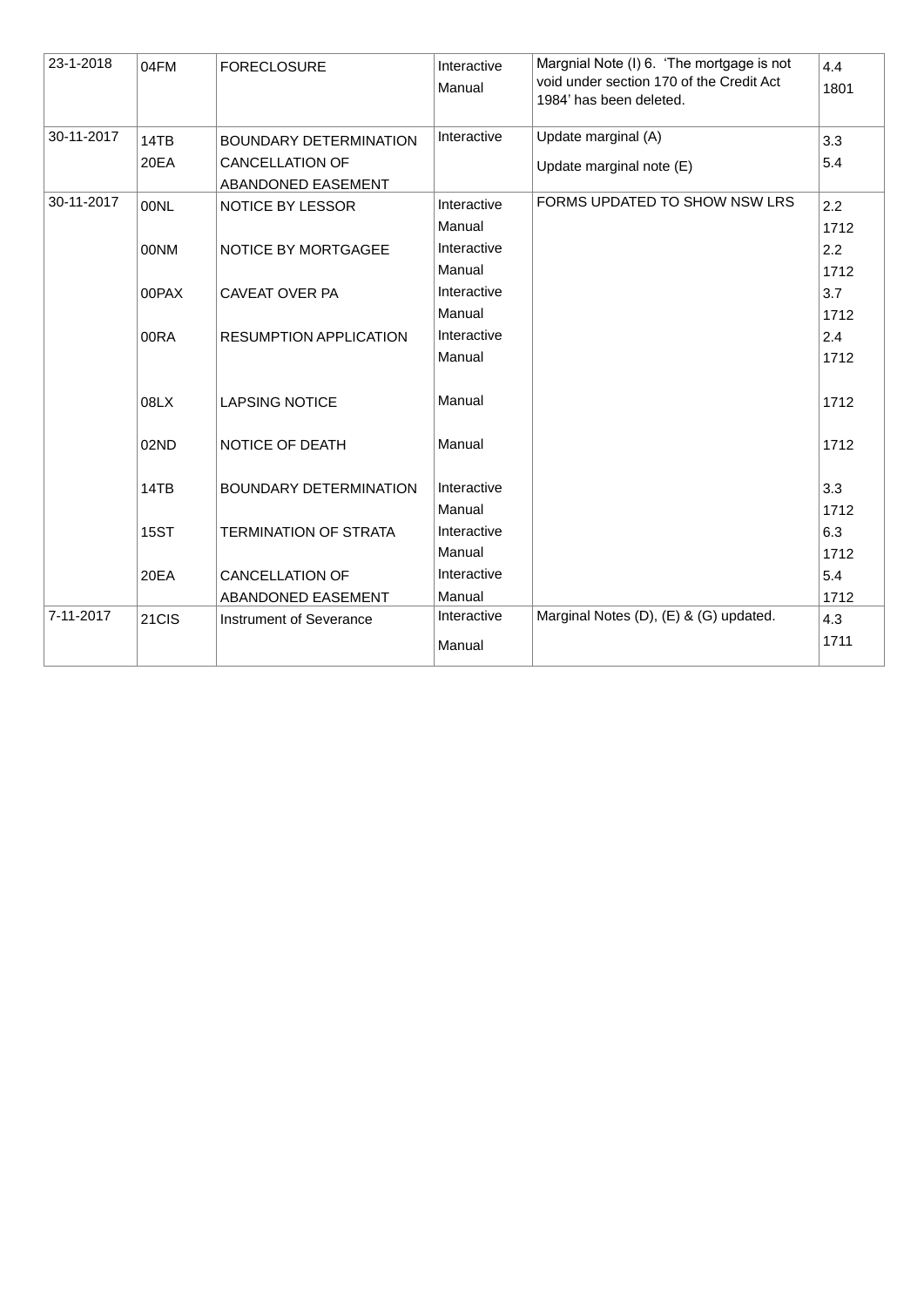| 14-9-2017      | 00PA<br>00PAX<br>01JI<br>01TJ<br>04FM<br>04YA<br>07L<br>07SL<br>09W<br>09WW<br><b>10CN</b><br>13CVC<br>13KR<br><b>17CC</b> | <b>Primary Application</b><br><b>Caveat affecting Primary</b><br>Application<br>Transfer by joint tenant<br><b>Transfer Severing Joint Tenancy</b><br>Foreclosure<br>Application for Possessory Title<br>Lease<br>Sub-Lease<br>Writ<br>Application to Cancel Recording<br>of Writ<br>Change of Name<br>Covenant Charge<br>Application for Certificate by the<br>Minister administering the Crown<br>Lands Acts and Removal of<br>Restrictions<br><b>Cancellation of Caution</b> | Interactive           | Northern Territory Oaths Act now reads '<br>Oaths, Affidavit and Declarations Act 2012'                                                                                                                                | N/A                |
|----------------|----------------------------------------------------------------------------------------------------------------------------|---------------------------------------------------------------------------------------------------------------------------------------------------------------------------------------------------------------------------------------------------------------------------------------------------------------------------------------------------------------------------------------------------------------------------------------------------------------------------------|-----------------------|------------------------------------------------------------------------------------------------------------------------------------------------------------------------------------------------------------------------|--------------------|
| 24-8-2017      | 20EA<br>13NP                                                                                                               | Cancellation of Recording of<br>Abandoned Easement<br><b>Conservation Agreement</b>                                                                                                                                                                                                                                                                                                                                                                                             | Interactive<br>Manual | Added reference to ss5.12, 5.24 and 5.31<br>Biodiversity Conservation Act 2016.<br>Biodiversity Stewardship Agreements,<br>Conservation Agreements & Wildlife Refuge<br>Agreements were added at Marginal note<br>(E). | 3.2<br>1708        |
| $1 - 8 - 2017$ | Various                                                                                                                    | All forms with Stamp Duty<br>panels.                                                                                                                                                                                                                                                                                                                                                                                                                                            | Interactive<br>Manual | Updated name of 'Office of State Revenue'<br>to 'Revenue NSW'                                                                                                                                                          | Various            |
| $27 - 6 - 17$  | 13PVM<br>13RVM                                                                                                             | Variation or modification of<br>positive covenant<br>Variation or modification of                                                                                                                                                                                                                                                                                                                                                                                               | Interactive<br>Manual | Marginal Note (F) moved so it's on its own<br>line.                                                                                                                                                                    | 3.2<br>1706<br>3.3 |
|                |                                                                                                                            | restriction on the use of land                                                                                                                                                                                                                                                                                                                                                                                                                                                  |                       |                                                                                                                                                                                                                        | 1706               |
| $30 - 5 - 17$  | 07VA                                                                                                                       | Variation of electricity network<br>assets lease                                                                                                                                                                                                                                                                                                                                                                                                                                | Interactive<br>Manual | New Form                                                                                                                                                                                                               | 1.0<br>1705        |
| 29-5-17        | 15CH                                                                                                                       | Consolidation/Change of By-laws                                                                                                                                                                                                                                                                                                                                                                                                                                                 | Interactive<br>Manual | The word 'Schemes' added at Marginal Note<br>(G)                                                                                                                                                                       | 2.1<br>1705        |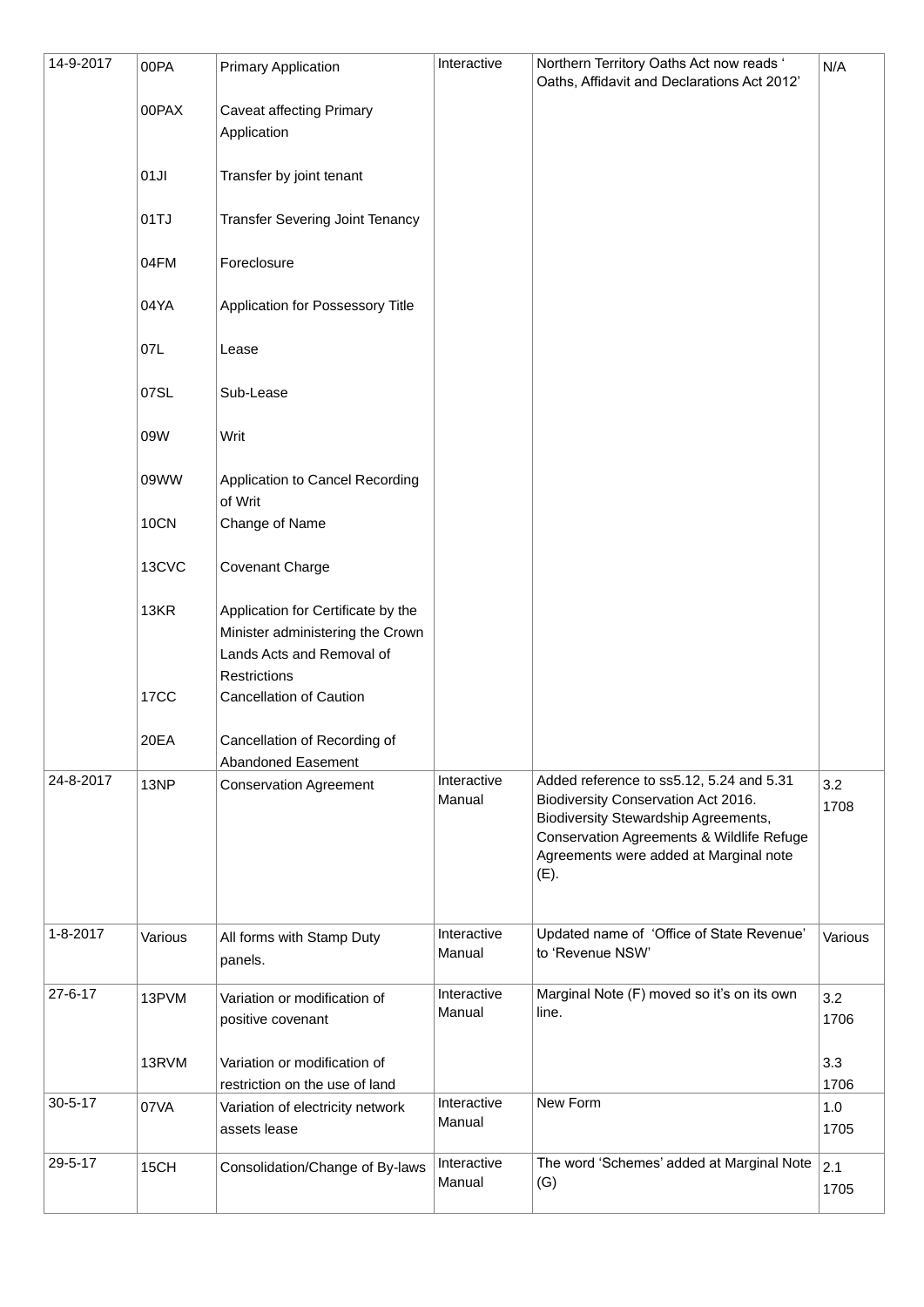| 19-5-17        | 04YA        | Application for a Possessory Title                 | Interactive<br>Manual | Removed phrase ' and undertakes to pay<br>the additional fees prescribed by item 6 of<br>Schedule 5 of the Real Property Regulation<br>1998' | 4.5<br>1705 |
|----------------|-------------|----------------------------------------------------|-----------------------|----------------------------------------------------------------------------------------------------------------------------------------------|-------------|
| $11 - 5 - 17$  | 01TD        | Transfer for public reserve or<br>drainage reserve | Interactive<br>Manual | Required form of execution by the council<br>updated                                                                                         | 3.2<br>1705 |
| $7 - 3 - 17$   | 01TS        | Transfer by a local council                        | Interactive           | List of required forms of execution by council $\vert_{4.2}$<br>added at marginal note (H)                                                   |             |
| $2 - 3 - 17$   | <b>15ST</b> | <b>Termination of Strata Scheme</b>                | Interactive<br>Manual | Field for Authority added at marginal note (J)                                                                                               | 6.1<br>1703 |
| $2 - 3 - 17$   | 09WW        | Application to Cancel Recording<br>of Writ         | Interactive<br>Manual | Marginal Note (J)3 removed & word<br>'extension' replaced with 'renewal' at<br>marginal note (J)2                                            | 3.4<br>1703 |
| $21 - 02 - 17$ | 15CH        | Consolidation/Change of By-laws                    | Interactive<br>Manual | Marginal Note (C) & (D) updated                                                                                                              | 2.0<br>1702 |
| $10 - 1 - 17$  | 05M         | Mortgage (Version 4.1)                             | Interactive           | Typographical error. Number "1302" should<br>read "1303"                                                                                     |             |
| $5 - 12 - 16$  | 15CH        | Consolidation/Change of By-laws                    | Interactive<br>Manual | New Form - replaces Form15CB                                                                                                                 | 1.0<br>1612 |
| 29-11-16       | <b>15SA</b> | Amendment of Strata<br><b>Development Contract</b> | Interactive<br>Manual | New Form                                                                                                                                     | 1.0<br>1611 |
| 29-11-16       | 15CD        | Notice of conversion of strata lot<br>to common    | Interactive<br>Manual | Change to show separate strata certificates<br>for Council & Accredited Certifier<br>Reference to strata legislation updated                 | 4.0<br>1611 |
| 29-11-16       | 15CB        | Consolidation/Change of By-laws                    | Interactive<br>Manual | Change of by-law form updated to include<br>consolidation of by-laws.                                                                        | 4.0<br>1611 |
|                |             |                                                    |                       | Reference to strata legislation updated                                                                                                      |             |
| 29-11-16       | 15CA        | Change of address of owners<br>corporation         | Interactive<br>Manual | Reference to strata legislation updated.                                                                                                     | 3.0<br>1611 |
|                | <b>15SO</b> | Order affecting a strata scheme                    |                       |                                                                                                                                              | 4.0<br>1611 |
|                | <b>15ST</b> | Termination of strata scheme                       |                       |                                                                                                                                              | 6.0<br>1611 |
| 19-7-16        | 07LR        | Lease by a reserve trust                           | Interactive           | Published to website                                                                                                                         | 3.0         |
| 18-7-16        | 01T         | Transfer                                           | Manual                | Remove dealing code "TK" from codes panel<br>at marginal note (B)                                                                            | 1607        |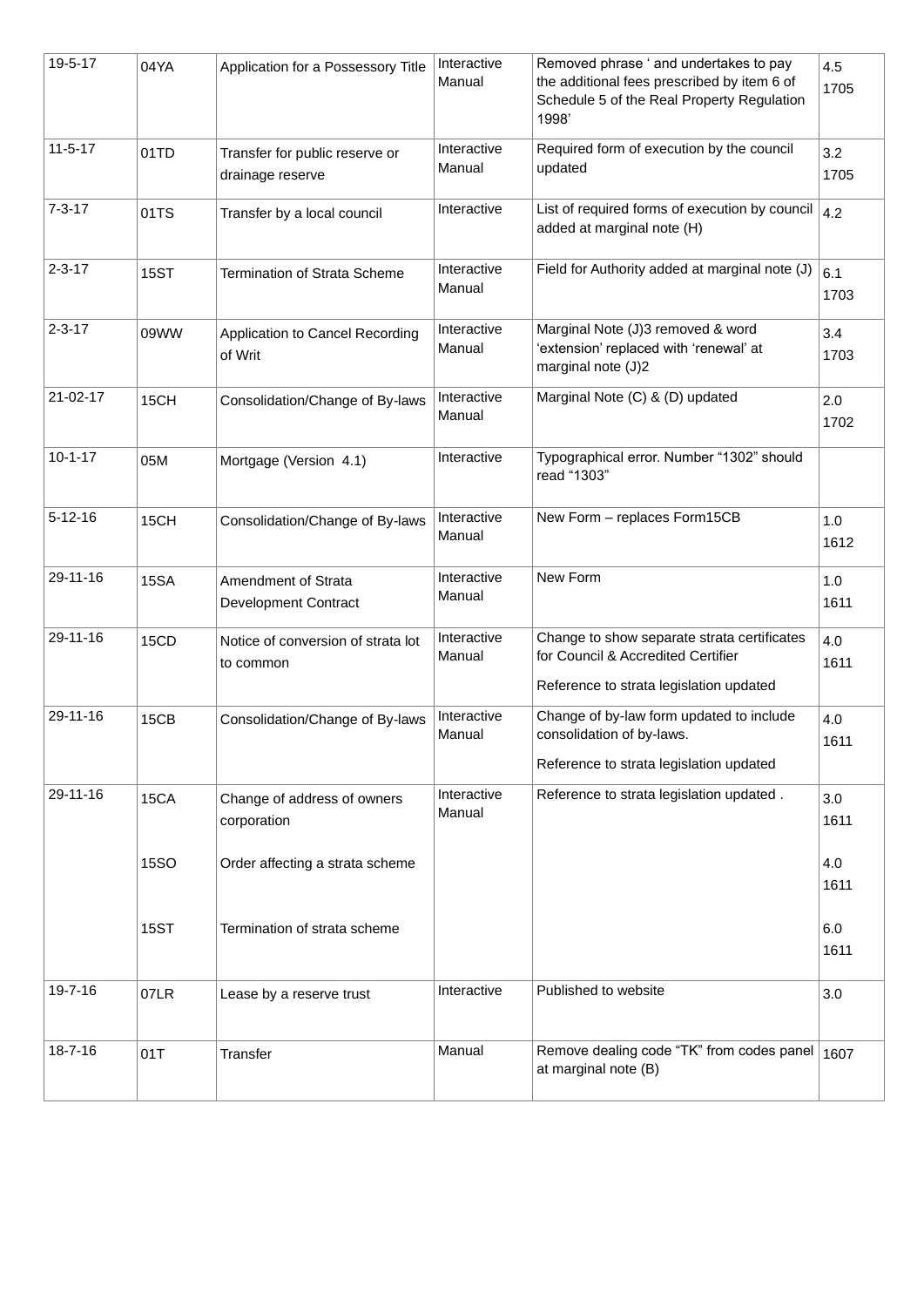| 14-7-16       | 00PA        | <b>Primary Application</b>                                                                  | Interactive<br>Manual | "NOTE: All Statutory Declarations and<br>evidence that are lodged in support of land<br>dealings will be treated as publicly   | 3.5<br>1607 |
|---------------|-------------|---------------------------------------------------------------------------------------------|-----------------------|--------------------------------------------------------------------------------------------------------------------------------|-------------|
|               | 04YA        | Possessory Application                                                                      |                       | accessible and will be disclosed to persons<br>upon request." added to form.                                                   | 4.4<br>1607 |
|               | 11R         | Request                                                                                     |                       |                                                                                                                                | 4.2<br>1607 |
|               | 14TB        | Determination of Title Boundary                                                             |                       |                                                                                                                                | 3.2<br>1607 |
|               | 20EA        | Cancellation of recording of<br>abandoned easement                                          |                       |                                                                                                                                | 5.3<br>1607 |
| $4 - 5 - 16$  | 08X         | Caveat                                                                                      | Interactive<br>Manual | Update to Marginal Note (F)                                                                                                    | 4.4<br>1605 |
| $4 - 5 - 16$  | 08CX        | Notice of Change of Address for<br>Service of Notices or Name of<br>Caveator                | Interactive<br>Manual | Update to Marginal Note (E)                                                                                                    | 3.2<br>1605 |
| $4 - 5 - 16$  | 00PAX       | Caveat affecting a Primary<br>Application                                                   | Interactive<br>Manual | Update to Marginal Note (E)                                                                                                    | 3.5<br>1605 |
| $10 - 2 - 16$ | 01TP        | Transfer by Mortgagee under<br>power of sale                                                | Interactive           | Added drop down menu at Marginal Note $(E)$ 5.2                                                                                |             |
| $9 - 12 - 15$ | <b>10CN</b> | Change of Name                                                                              | Interactive           | Added the word "the" before each state &<br>territory in the "Select" dropdown list at<br>marginal note (G)2.                  | 5.4         |
| $25 - 3 - 14$ | 09PS        | Property Seizure Order                                                                      | Interactive<br>Manual | New Form                                                                                                                       | 1.0<br>1503 |
| $11 - 7 - 14$ | 01JI        | Transfer by a Joint tenant                                                                  | Interactive<br>Manual | New Form                                                                                                                       | 1.0<br>1407 |
| $18 - 6 - 14$ | 01TJ        | Transfer severing a joint tenancy                                                           | Interactive<br>Manual | Items 2 & 3 added to statutory declaration<br>and a line for declarant to state their name at<br>top of statutory declaration. | 6.4<br>1406 |
| $31 - 3 - 14$ | <b>15SO</b> | Order by Strata Schemes Board                                                               | Interactive<br>Manual | Change name on form from Consumer<br>Trader & Tenancy Tribunal to Civil and<br>Administrative Tribunal                         | 3.4<br>1403 |
| 19-3-14       | 07VL        | Variation of Lease                                                                          | Interactive<br>Manual | Added Marginal Note (G) 3                                                                                                      | 3.2<br>1403 |
| 14-3-14       | 08LX        | Application for Preparation of<br><b>Lapsing Notice</b>                                     | Interactive<br>Manual | Updated form to include judgment creditor<br>as an applicant under Section 74I of Real<br>Property Act 1900                    | 4.2<br>1403 |
| 18-12-13      | 12AL        | Application to Dispense with<br>Production of Certificate of Title<br>Lost After Settlement | Interactive<br>Manual | New Form                                                                                                                       | 1.0         |
| 16-10-13      | 13RVM       | Variation or Modification of<br>Restriction on the Use of Land                              | Interactive           | Replace phrase "positive covenant" with the<br>word "restriction" at Marginal Note (F)                                         | 3.2         |
| 23-9-13       | 04RP        | Application to Record New<br><b>Registered Proprietor</b>                                   | Interactive<br>Manual | <b>Update Marginal Notes</b>                                                                                                   | 4.2<br>1309 |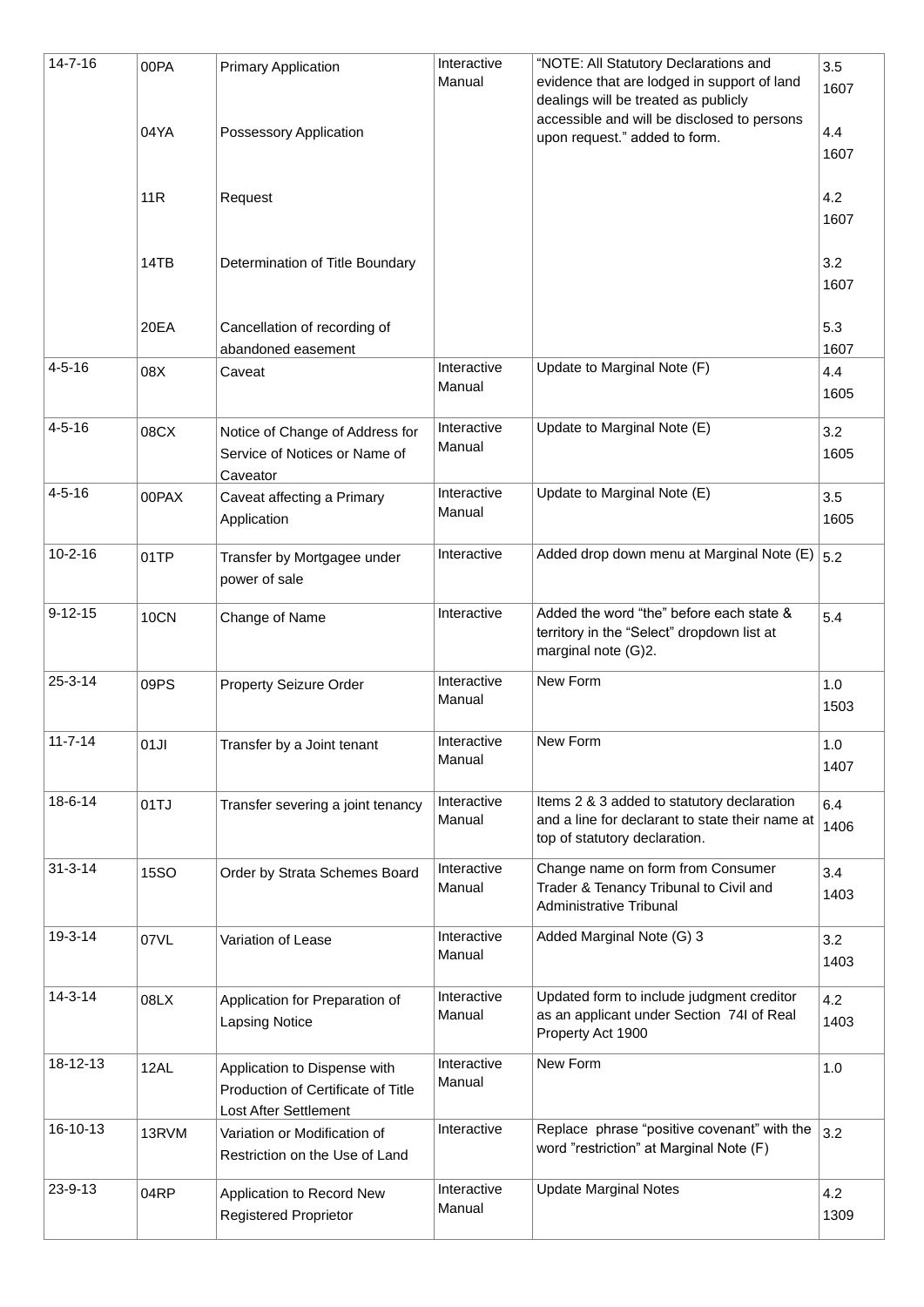| $5 - 9 - 13$   | 00PA        | <b>Primary Application</b>             | Interactive | Removal of phrase "I have not known the                                                  | 3.4         |
|----------------|-------------|----------------------------------------|-------------|------------------------------------------------------------------------------------------|-------------|
|                |             |                                        | Manual      | person for at least 12 months, but" from item<br>2 of witness certification on statutory | 1309        |
|                | 00PAX       | <b>Caveat affecting Primary</b>        |             | declaration.                                                                             | 3.4         |
|                |             | Application                            |             |                                                                                          | 1309        |
|                | 01TJ        | <b>Transfer Severing Joint Tenancy</b> |             |                                                                                          | 6.3         |
|                |             |                                        |             |                                                                                          | 1309        |
|                | 04FM        | Foreclosure                            |             |                                                                                          | 4.3         |
|                |             |                                        |             |                                                                                          | 1309        |
|                | 04YA        | Application for Possessory Title       |             |                                                                                          | 4.3         |
|                |             |                                        |             |                                                                                          | 1309        |
|                | 07L         | Lease                                  |             |                                                                                          | 4.4         |
|                |             |                                        |             |                                                                                          | 1309        |
|                | 07SL        | Sub-Lease                              |             |                                                                                          | 4.4         |
|                |             |                                        |             |                                                                                          | 1309        |
|                | 08X         | Caveat                                 |             |                                                                                          | 4.3         |
|                |             |                                        |             |                                                                                          | 1309        |
|                | 09W         | Writ                                   |             |                                                                                          | 3.4         |
|                |             |                                        |             |                                                                                          | 1309        |
|                | 09WW        | Application to Cancel Recording        |             |                                                                                          | 3.3         |
|                |             | of Writ                                |             |                                                                                          | 1309        |
|                | <b>10CN</b> | Change of Name                         |             |                                                                                          | 5.3         |
|                |             |                                        |             |                                                                                          | 1309        |
|                | 13CVC       | Covenant Charge                        |             |                                                                                          | 3.3         |
|                |             |                                        |             |                                                                                          | 1309        |
|                | 13KR        | Application for Certificate by the     |             |                                                                                          | 2.3         |
|                |             | Minister administering the Crown       |             |                                                                                          | 1309        |
|                |             | Lands Acts and Removal of              |             |                                                                                          |             |
|                |             | <b>Restrictions</b>                    |             |                                                                                          |             |
|                | <b>17CC</b> | <b>Cancellation of Caution</b>         |             |                                                                                          | 5.2         |
|                |             |                                        |             |                                                                                          | 1309        |
|                | 20EA        | Cancellation of Recording of           |             |                                                                                          | 5.2         |
| $15 - 8 - 13$  | 01JT        | Abandoned Easement                     | Interactive | Remove "Authorised officer of registered                                                 | 1309<br>2.2 |
|                |             | <b>Transfer Altering Tenancy</b>       |             | proprietors" at execution options                                                        |             |
|                |             |                                        |             |                                                                                          |             |
| 1-8-2013       | 00PAX       | Caveat affecting a primary             | Interactive | Added marginal note (H), updated marginal                                                | 1308        |
|                |             | application                            | Manual      | note (F) on manual form.                                                                 | 3.3         |
|                |             |                                        |             |                                                                                          |             |
| $1 - 8 - 2013$ | 09W         | Writ                                   | Interactive | Update marginal notes (F) & (H)                                                          | 1308        |
|                |             |                                        | Manual      |                                                                                          | 3.3         |
| 1-8-2013       |             |                                        | Interactive | Updated marginal notes (E), (F), (I), (K), (L),                                          |             |
|                | 08X         | Caveat                                 | Manual      | warning & added point 4                                                                  | 1308        |
|                |             |                                        |             |                                                                                          | 4.2         |
| 26-7-2013      | 12PV        | Application for Replacement            | Manual      | Remove references to Instructions for                                                    | 1307        |
|                |             | Certificate of Title                   |             | completion                                                                               |             |
|                |             |                                        |             |                                                                                          |             |
| 27-6-13        | 05ML        | Mortgage of Lease Mortgage or          | Manual      | Amend phrase "abovementioned land"                                                       | 1306        |
|                |             | Charge                                 |             | should read "above registered dealing"                                                   |             |
| $01 - 5 - 13$  |             |                                        | Interactive | Update name from Land Property                                                           |             |
|                | 00NL        | Notice by Lessor                       | Manual      | Management Authority to Land Property                                                    | 2.2         |
|                |             |                                        |             | Information                                                                              | 1304        |
|                | 00NM        | Notice by Mortgagee                    |             |                                                                                          | 2.2         |
|                |             |                                        |             |                                                                                          | 1304        |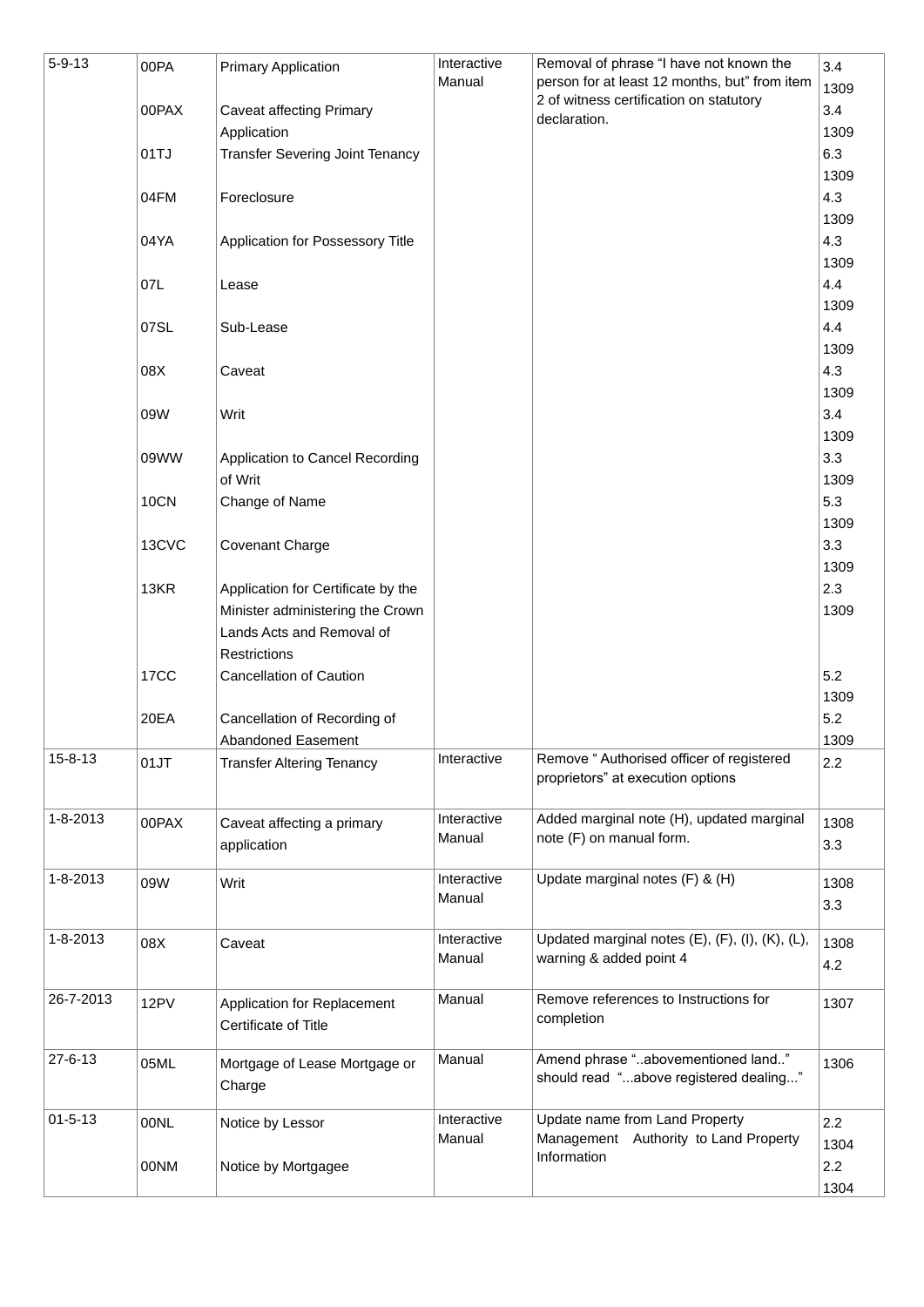| 18-4-13      | 13EU  | Partial Release or<br>Extinguishment of Restriction on<br>the use Land               | Interactive | Change word "corporation" to "company" at<br>execution options & clauses | 1.1 |
|--------------|-------|--------------------------------------------------------------------------------------|-------------|--------------------------------------------------------------------------|-----|
| $7 - 3 - 13$ | 01CT  | Transfer by<br>Chargee<br>Under<br>Power of Sale                                     | Interactive | Change word "corporation" to "company" at<br>execution options & clauses | 2.1 |
|              | 01DT  | Transfer By Way Of Discharge Of<br>Mortgage                                          |             |                                                                          | 3.1 |
|              | 01JT  | <b>Transfer Altering Tenancy</b>                                                     |             |                                                                          | 2.1 |
|              | 01T   | Transfer                                                                             |             |                                                                          | 6.1 |
|              | 01TCV | <b>Transfer Including Covenant</b>                                                   |             |                                                                          | 4.1 |
|              | 01TD  | Transfer For Public Reserve Or                                                       |             |                                                                          | 3.1 |
|              |       | Drainage Reserve                                                                     |             |                                                                          |     |
|              | 01TE  | <b>Transfer Including Easement</b>                                                   |             |                                                                          | 4.1 |
|              | 01TF  | <b>Transfer Of A Timeshare</b>                                                       |             |                                                                          | 2.1 |
|              | 01TG  | <b>Transfer Granting Easement</b>                                                    |             |                                                                          | 3.1 |
|              | 01TH  | Transfer Creating A Profit À                                                         |             |                                                                          | 4.1 |
|              |       | Prendre Or Forestry Right                                                            |             |                                                                          |     |
|              | 01TI  | Transfer Of A Profit À Prendre Or                                                    |             |                                                                          | 3.1 |
|              |       | <b>Forestry Right</b>                                                                |             |                                                                          |     |
|              | 01TK  | Transfer Of<br>An<br>Estate-In-<br>Remainder                                         |             |                                                                          | 2.1 |
|              | 01TL  | Transfer Of Lease, Mortgage Or<br>Charge                                             |             |                                                                          | 4.1 |
|              | 01TO  | Transfer<br>Granting<br>Easement<br>Over Own Land                                    |             |                                                                          | 2.1 |
|              | 01TP  | Transfer By A Mortgagee Under<br>Power Of Sale                                       |             |                                                                          | 5.1 |
|              | 01TQ  | Transfer Of Minerals Or Coal                                                         |             |                                                                          | 2.1 |
|              | 01TR  | <b>Transfer Releasing Easement</b>                                                   |             |                                                                          | 3.1 |
|              | 01TS  | Transfer by Local Council                                                            |             |                                                                          | 4.1 |
|              | 01TWC | Transfer<br>Without<br>Monetary<br>Consideration                                     |             |                                                                          | 4.1 |
|              | 03AD  | Transmission Application By A<br>Devisee, Beneficiary Or Next-Of-<br>Kin             |             |                                                                          | 2.2 |
|              | 03AE  | Transmission Application By An<br>Executor,<br>Administrator<br><b>Or</b><br>Trustee |             |                                                                          | 2.2 |
|              | 04BAN | Annulment Of Bankruptcy                                                              |             |                                                                          | 4.1 |
|              | 04BAP | <b>Bankruptcy Application</b>                                                        |             |                                                                          | 4.1 |
|              | 04RP  | Application To Record<br><b>New</b>                                                  |             |                                                                          | 4.1 |
|              |       | <b>Registered Proprietor</b>                                                         |             |                                                                          |     |
|              | 05DM  | Discharge Of Mortgage                                                                |             |                                                                          | 5.1 |
|              | 05M   | Mortgage                                                                             |             |                                                                          | 4.1 |
|              | 05ML  | Mortgage Of Lease, Mortgage Or<br>Charge                                             |             |                                                                          | 3.1 |
|              |       |                                                                                      |             |                                                                          |     |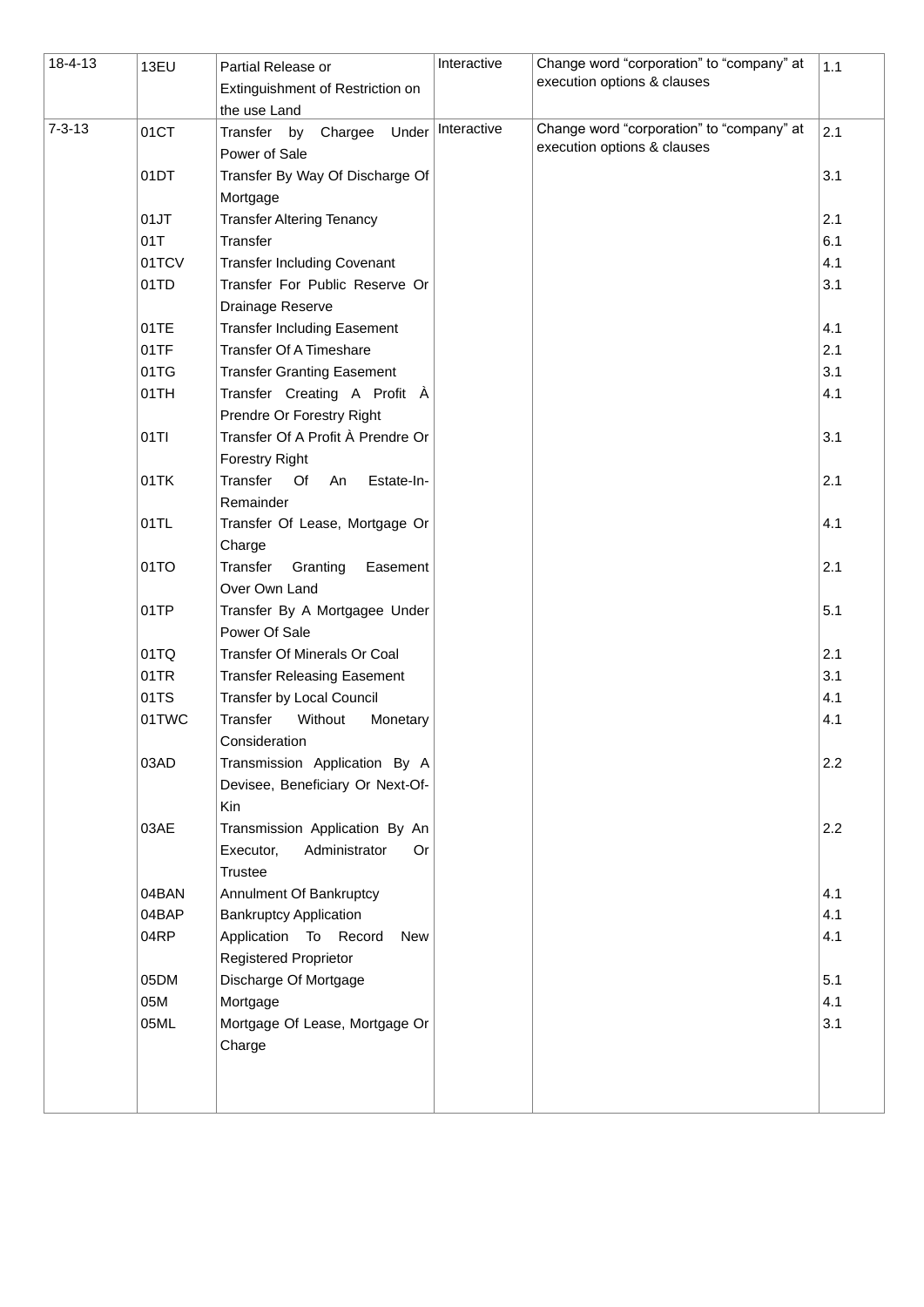| $7 - 3 - 13$ | 05PM<br>05VM | Postponement Of Mortgage<br>Variation Of Mortgage | Interactive | Change word "corporation" to<br>"company" at execution options & | 3.1<br>3.1 |
|--------------|--------------|---------------------------------------------------|-------------|------------------------------------------------------------------|------------|
|              | 06C          | Charge                                            |             | clauses                                                          | 3.1        |
|              | 06DC         | Discharge Of Charge                               |             |                                                                  | 4.1        |
|              | 07DL         | Surrender Of Lease                                |             |                                                                  | 3.1        |
|              | 07L          | Lease                                             |             |                                                                  | 4.3        |
|              | 07SL         | Sublease                                          |             |                                                                  | 4.3        |
|              | 07VL         | Variation Of Lease                                |             |                                                                  | 3.1        |
|              | 08CX         | Notice Of Change Of Address                       |             |                                                                  | 3.1        |
|              |              | For Service Of Notices Or Name                    |             |                                                                  |            |
|              |              | Of Caveator                                       |             |                                                                  |            |
|              | 08LX         | Application For Preparation Of                    |             |                                                                  | 4.1        |
|              |              | <b>Lapsing Notice</b>                             |             |                                                                  |            |
|              |              |                                                   |             |                                                                  | 3.1        |
|              | 08WX         | Withdrawal Of Caveat                              |             |                                                                  |            |
|              | 11R          | Request                                           |             |                                                                  | 4.1        |
|              | <b>11RN</b>  | Request to Note Retirement<br>Village             |             |                                                                  | 3.1        |
|              | 12PV         | For<br>Application<br>Replacement                 |             |                                                                  | 4.1        |
|              |              | Certificate Of Title                              |             |                                                                  |            |
|              | 13NP         | <b>Conservation Agreement</b>                     |             |                                                                  | 3.1        |
|              | 13PC         | Positive Covenant                                 |             |                                                                  | 3.1        |
|              | 13PRE        | Release Or Extinguishment Of                      |             |                                                                  | 3.1        |
|              |              | Positive Covenant                                 |             |                                                                  |            |
|              | 13PVM        | Variation Or Modification Of                      |             |                                                                  | 3.1        |
|              |              | Positive Covenant                                 |             |                                                                  |            |
|              | 13RCE        | Extinguishment Of<br>Obsolete                     |             |                                                                  | 4.1        |
|              |              | <b>Restrictive Covenant</b>                       |             |                                                                  |            |
|              | 13RPA        | Restriction On The Use Of Land                    |             |                                                                  | 3.1        |
|              |              | By A Prescribed Authority                         |             |                                                                  |            |
|              | 13RRE        | Release Or Extinguishment Of                      |             |                                                                  | 3.1        |
|              |              | Restriction On The Use Of Land                    |             |                                                                  |            |
|              | 13RU         | Restriction On The Use Of Land                    |             |                                                                  | 3.1        |
|              | 13RVM        | Variation Or Modification Of                      |             |                                                                  | 3.1        |
|              |              | Restriction On The Use Of Land                    |             |                                                                  |            |
|              | 14TB         | Determination Of Title Boundary                   |             |                                                                  | 3.1        |
|              | 15CD         | Conversion Of A Strata Lot To                     |             |                                                                  | 3.3        |
|              |              | Common Property                                   |             |                                                                  |            |
|              | <b>15SO</b>  | Order Affecting A Strata Scheme                   |             |                                                                  | 3.3        |
|              | <b>15ST</b>  | Termination Of Strata Scheme                      |             |                                                                  | 5.1        |
|              | 17QD         | Application<br>To<br>Record<br>Α                  |             |                                                                  | 4.1        |
|              |              | Registered Deed On A Qualified                    |             |                                                                  |            |
|              |              | Folio Of The Register                             |             |                                                                  |            |
|              | <b>17QS</b>  | Application To Record A                           |             |                                                                  | 4.1        |
|              |              | Subsisting Interest On A Qualified                |             |                                                                  |            |
|              |              | Folio                                             |             |                                                                  |            |
|              | 20ECE        | Cancellation Or Extinguishment                    |             |                                                                  | 3.1        |
|              |              | Of Easement                                       |             |                                                                  |            |
|              | 20EM         | Modification Of Easement                          |             |                                                                  | 3.1        |
|              | 20EV         | Variation Of Easement                             |             |                                                                  | 4.1        |
|              | 21CE         | Instrument Of Conversion                          |             |                                                                  | 4.1        |
|              | 21CIS        | Instrument Of Severance                           |             |                                                                  | 4.2        |
|              | 21CSD        | Amendment Of Development                          |             |                                                                  | 3.1        |
|              |              | Contract                                          |             |                                                                  |            |
|              |              |                                                   |             |                                                                  |            |
|              |              |                                                   |             |                                                                  |            |
|              |              |                                                   |             |                                                                  |            |
|              |              |                                                   |             |                                                                  |            |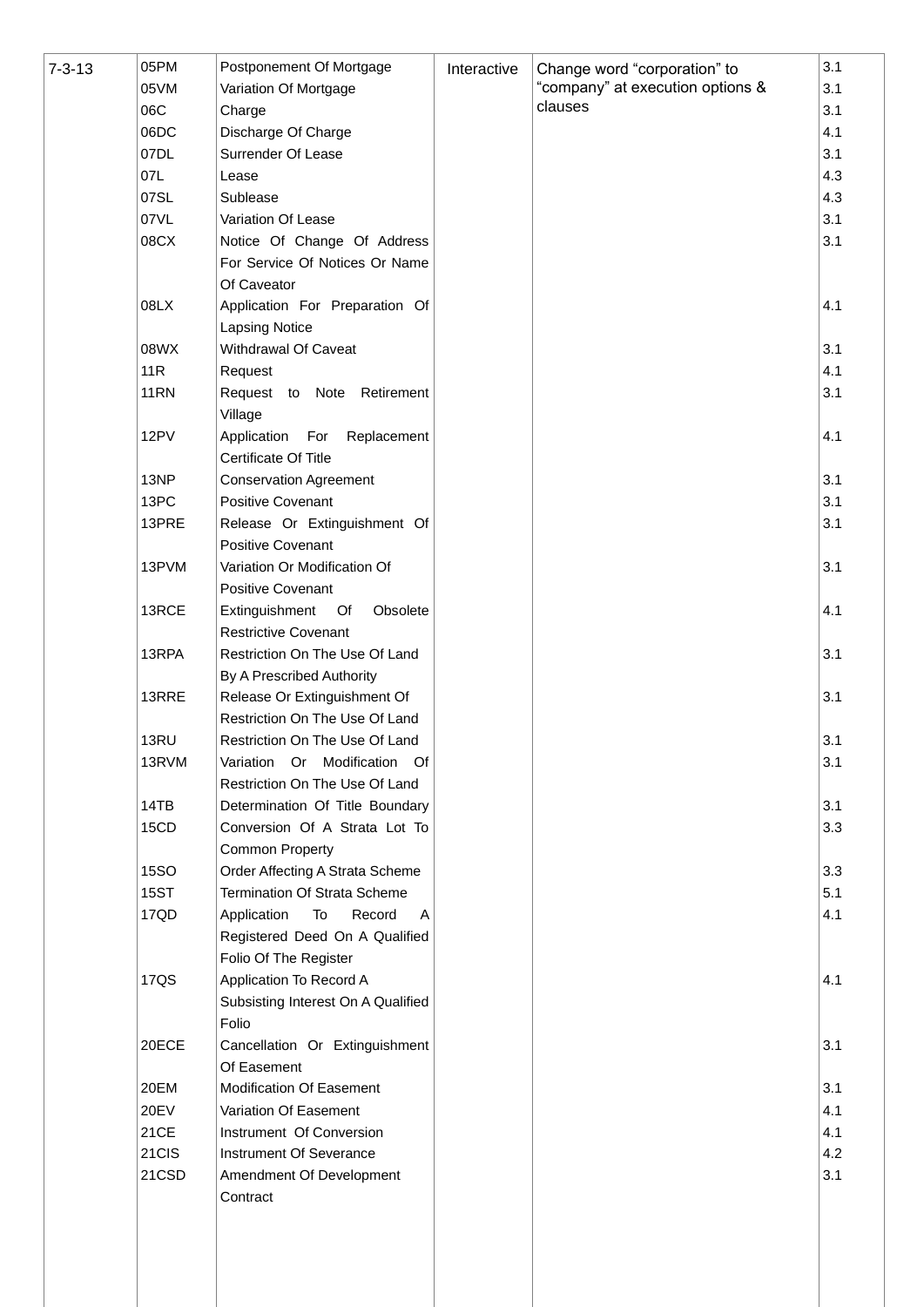| $11 - 12 - 12$ | 00PA                                                                                                 | <b>Primary Application</b>                                                                                                                                                                                                                                                                                                                                              | Interactive           | $(F)(1)$ altered                                                                                             | 3.3                                                                                     |
|----------------|------------------------------------------------------------------------------------------------------|-------------------------------------------------------------------------------------------------------------------------------------------------------------------------------------------------------------------------------------------------------------------------------------------------------------------------------------------------------------------------|-----------------------|--------------------------------------------------------------------------------------------------------------|-----------------------------------------------------------------------------------------|
| 10-12-12       | 00PA<br>00PAX<br>01TJ<br>04FM<br>04YA<br>07L<br>07SL<br>09W<br>09WW<br>10CN<br>13CVC<br>17CC<br>20EA | <b>Primary Application</b><br>Caveat affecting primary<br>application.<br>Transfer severing joint<br>tenancy.<br>Foreclosure<br>Application for a possessory<br>title<br>Lease<br>Sub-lease<br>Writ<br>Application to cancel<br>recording of writ<br>Change of name<br>Covenant charge<br>Cancellation of caution<br>Cancellation of recording of<br>abandoned easement | Interactive           | Update Victoria, Northern Territory &<br>Western Australia Oaths Acts.                                       | 3.2<br>3.2<br>6.2<br>4.2<br>4.2<br>4.2<br>4.2<br>3.2<br>3.2<br>5.2<br>3.2<br>5.1<br>5.1 |
| $7 - 12 - 12$  | 01TWC                                                                                                | Transfer without monetary<br>consideration                                                                                                                                                                                                                                                                                                                              | Manual                | Amend form to include encumbrances<br>(Marginal note (G))                                                    | 1212                                                                                    |
| $1 - 11 - 12$  | 21CIS                                                                                                | Instrument of severance                                                                                                                                                                                                                                                                                                                                                 | Manual<br>Interactive | Dealing code changed from "R" to "SV"                                                                        | 1211<br>4.1                                                                             |
| $9 - 10 - 12$  | <b>15ST</b>                                                                                          | Termination of strata scheme                                                                                                                                                                                                                                                                                                                                            | Manual<br>Interactive | Dealing code changed from "R" to "ST"                                                                        | 1210<br>5.0                                                                             |
| $8 - 10 - 12$  | 13RCE                                                                                                | Extinguishment of obsolete<br>restrictive covenant                                                                                                                                                                                                                                                                                                                      | Manual<br>Interactive | Dealing code changed from "R" to "EO"                                                                        | 1210<br>4.0                                                                             |
| $8 - 10 - 12$  | <b>17CC</b>                                                                                          | Cancellation of caution                                                                                                                                                                                                                                                                                                                                                 | Manual<br>Interactive | Dealing code changed from "R" to "CQ"                                                                        | 1210<br>5.0                                                                             |
| $8 - 10 - 12$  | 13PVP                                                                                                | Positive covenant affecting<br>land vested in a prescribed<br>authority                                                                                                                                                                                                                                                                                                 | Manual<br>Interactive | Dealing code changed from "R" to "PR"                                                                        | 1210<br>4.0                                                                             |
| $26 - 9 - 12$  | 02ND                                                                                                 | Notice of death                                                                                                                                                                                                                                                                                                                                                         | Interactive           | Remove Company & Authorised officer<br>execution options                                                     | 5.1                                                                                     |
| $20 - 9 - 12$  | 12PV                                                                                                 | Application for a Replacement<br>Certificate of Title                                                                                                                                                                                                                                                                                                                   | Instructions          | Update Category 3 of proof of identity                                                                       | 1209                                                                                    |
| 13-9-12        | 01DT                                                                                                 | Transfer by way of Discharge<br>of Mortgage                                                                                                                                                                                                                                                                                                                             | Manual<br>Interactive | Addition of eNOS panel                                                                                       | 1209<br>3.0                                                                             |
| $28 - 8 - 12$  | 10-1220<br>10-1221                                                                                   | <b>Statutory Declaration</b>                                                                                                                                                                                                                                                                                                                                            | Manual<br>Interactive | Addition of field for JP number & "[Omit<br>ID No]" re. document relied on                                   | 1208<br>3.0                                                                             |
| $21 - 8 - 12$  | 20EA                                                                                                 | Cancellation of Recording of<br><b>Abandoned Easement</b>                                                                                                                                                                                                                                                                                                               | Manual<br>Interactive | Dealing code changed from "R" to "EA"                                                                        | 1208<br>5.0                                                                             |
| $21 - 8 - 12$  | Various                                                                                              | All forms executed by<br>statutory declaration                                                                                                                                                                                                                                                                                                                          | Instructions          | Justice's of the peace registration<br>number required.                                                      | Various                                                                                 |
| $21 - 8 - 12$  | Various                                                                                              | All forms executed by<br>statutory declaration                                                                                                                                                                                                                                                                                                                          | Manual<br>Interactive | Addition of field for JP number & "[Omit<br>ID No]" re. document relied on field in<br>statutory declaration | Various                                                                                 |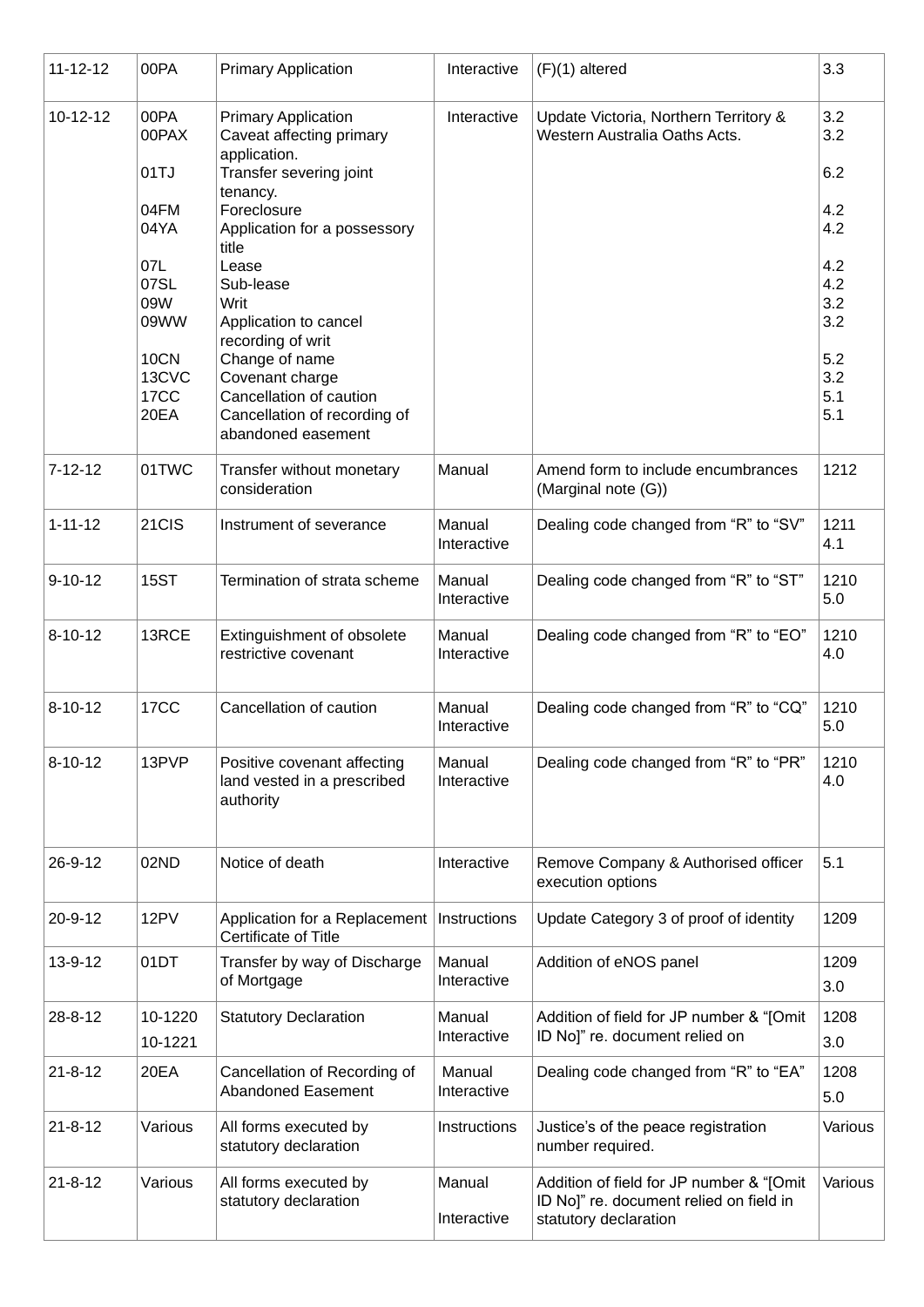| $2 - 8 - 12$  | 03AE                            | <b>Transmission Application by</b><br>an Executor Administrator or<br><b>Trustee</b>                   | Instructions                          | Remove reference to Attorney<br>execution                                     | 1208                |
|---------------|---------------------------------|--------------------------------------------------------------------------------------------------------|---------------------------------------|-------------------------------------------------------------------------------|---------------------|
| $25 - 7 - 12$ | 00RA                            | <b>Resumption Application</b><br>affecting non-RPA land                                                | Interactive                           | Witness certification revised                                                 | 2.3                 |
| $18 - 7 - 12$ | 03AE                            | <b>Transmission Application by</b><br>an Executor Administrator or<br><b>Trustee</b>                   | Interactive                           | Remove Attorney execution option                                              | 2.1                 |
| $13 - 6 - 12$ | Various                         | All forms executed by<br>statutory declaration                                                         | Manual<br>Interactive                 | Change to statutory declaration<br>pursuant to amendments to the Oaths<br>Act | Various             |
| $7 - 6 - 12$  | Various                         | All forms not executed by<br>statutory declaration                                                     | Manual<br>Interactive                 | Witness certification revised                                                 | Various             |
| $24 - 2 - 11$ | 01TH                            | Transfer Creating Profit A<br>Prendre Or Forestry Right                                                | Manual<br>Instructions                | Reference to ss88AA and 88AB RP Act<br>amended to ss87A and 88AA              | 1102<br>3.3         |
| $23 - 2 - 11$ | 11R                             | Request pursuant to s 24A<br>retirement Villages Act 1999                                              | Manual<br>Instructions<br>Interactive | Street address of retirement village now<br>required                          | 1102<br>1102<br>1.1 |
| $22 - 2 - 11$ | 01TG                            | <b>Transfer Granting Easement</b>                                                                      | Instructions                          | Typos corrected                                                               | 1102                |
| $18 - 1 - 11$ | 01T                             | Transfer                                                                                               | Interactive                           | Malfunctioning fields fixed                                                   | 4.2                 |
| 24-11-10      | 10CN                            | Change Of Name                                                                                         | Manual<br>Interactive                 | Advice re authentication of evidence<br>added                                 | 1011<br>4.0         |
| 28-1010       | 02ND                            | Notice Of Death                                                                                        | Instructions                          | Evidence requirements at $6(D)$ and $(E)$                                     | 1010                |
| $21 - 7 - 10$ | <b>20EV</b>                     | Variation of Easement                                                                                  | Interactive                           | Format error in standard execution fixed                                      | 3.3                 |
| $15 - 6 - 10$ | 10CN-2                          | Change Of Name                                                                                         | Instructions                          | Evidence of identity required                                                 | 1006                |
| 29-3-10       | Annexure<br>(NOS)               | NOS certification annexure                                                                             | Interactive                           | New form                                                                      | 1.0                 |
| $29 - 3 - 10$ | All forms<br>requiring<br>a NOS | various forms                                                                                          | Manual<br>Instructions<br>Interactive | NOS certification added                                                       | various             |
| $26 - 3 - 10$ | 11RT                            | <b>Request To Enter Notification</b><br><b>Pursuant To Section 24A</b><br>Retirement Villages Act 1999 | Instructions<br>Interactive           | Instructions re applicant revised                                             | 1003A<br>1.2        |
| $26 - 2 - 10$ | 11RT                            | <b>Request To Enter Notification</b><br><b>Pursuant To Section 24A</b><br>Retirement Villages Act 1999 | Manual<br>Interactive                 | New form                                                                      | 1.0<br>1003         |
| 17-12-09      | 10CN-2                          | Change of Name                                                                                         | Instructions                          | Reference to LPI Circular 2009/08<br>added                                    | 0912                |
| 17-12-09      | 00PA                            | <b>Primary Application</b>                                                                             | Manual<br>Instructions<br>Interactive | Item 2 of statutory declaration revised                                       | 2.5<br>0911         |
| 27-11-09      | 13VP                            | Property Vegation Plan                                                                                 | Interactive                           | 1 Operative clause now refers to the<br>applicant                             | 1.2                 |
|               |                                 |                                                                                                        |                                       | 2. Position of witness now required                                           |                     |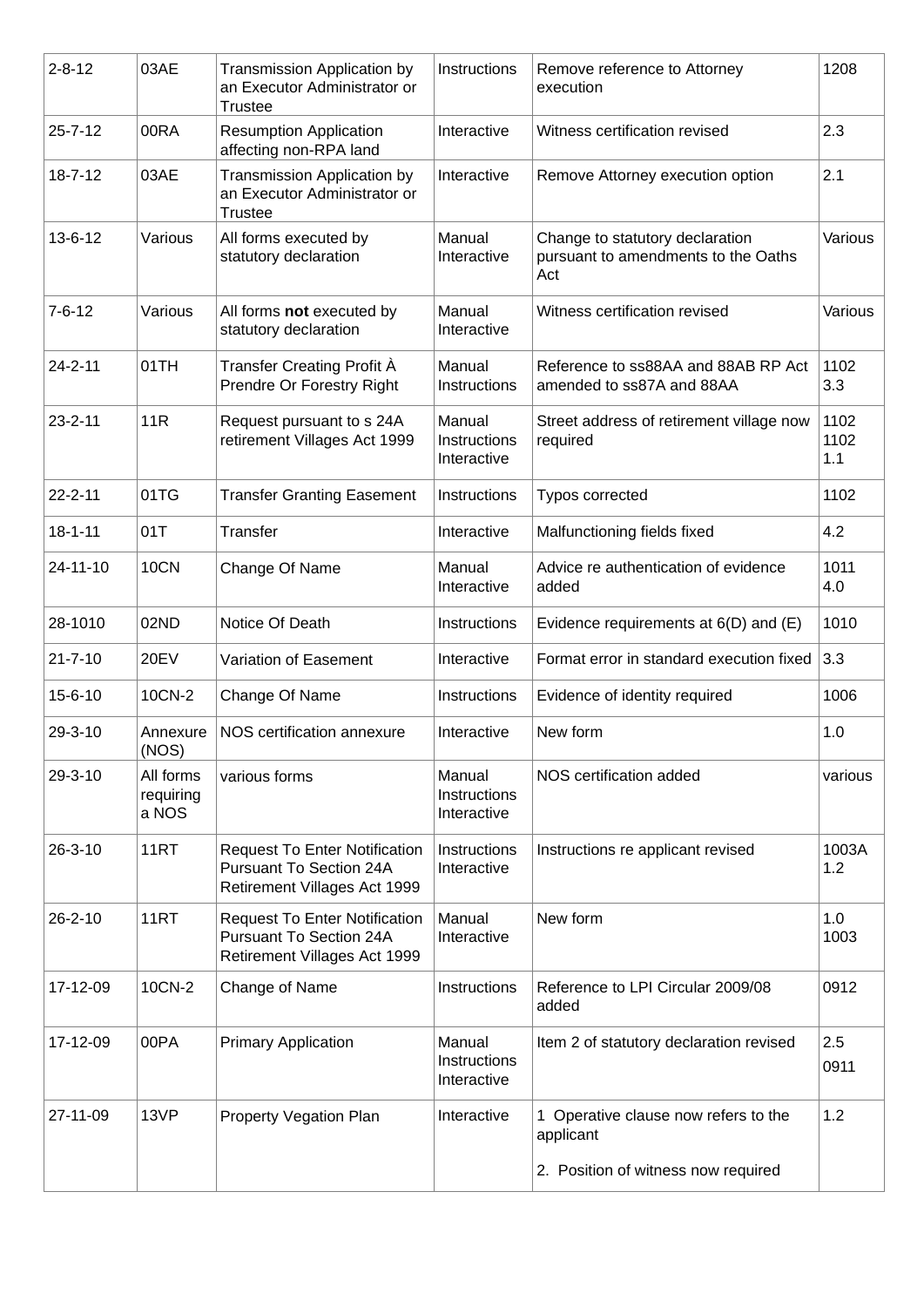| 26-11-09      | 15CB        | Change of By-Laws                                                                      | Manual<br>Interactive<br>Instructions | Council's certificate removed (no longer<br>required)                                                                            | 0911<br>3.0 |
|---------------|-------------|----------------------------------------------------------------------------------------|---------------------------------------|----------------------------------------------------------------------------------------------------------------------------------|-------------|
| $7 - 10 - 09$ | 13VP        | <b>Property Vegetation Plan</b>                                                        | Interactive                           | Word version now available                                                                                                       | 1.1         |
| $30 - 6 - 09$ | 02ND-2      | Notice Of Death                                                                        | Instructions                          | (G) Execution: Instructions re witness<br>expanded                                                                               | 0906        |
| 24-6-09       | 12PV-2      | <b>Application For Replacement</b><br><b>Certificate Of Title</b>                      | Instructions                          | Instruction 11 clarified as to Australians<br>citizens, category 1                                                               | 0906        |
| $2 - 6 - 09$  | 13RVP       | Restriction On The Use Of<br>Land Vested In A Prescribed<br>Authority                  | Interactive                           | 1. Typo corrected<br>2. Programming error re annexure fixed<br>3. "LLPN" altered to "Customer Account<br>Number"                 | 2.3         |
| $2 - 6 - 09$  | 01T         | <b>Transfer</b>                                                                        | Interactive                           | 1. Name field for solicitor executing for<br>the transferor resized<br>2. "LLPN" altered to "Customer Account<br>Number"         | 3.6         |
| 26-5-09       | 00RA-2      | <b>Resumption Of Land Not</b><br>Under The Provisions Of The<br>Real Property Act 1900 | Instructions                          | 1. (E): Reference to sixty year provision<br>removed<br>2. "Listed Lodging Party Number"<br>updated to "Customer Account Number" | 0906        |
| 22-4-09       | 02ND        | Notice of Death                                                                        | Manual                                | (F): "certified copy of death certificate"<br>altered to "copy of death the certificate"                                         | 0904        |
| $7 - 4 - 09$  | 01TJ-2      | <b>Transfer Unilaterally Severing</b><br>A Joint Tenancy                               | Instructions                          | Instruction 5: reference to notice of sale<br>removed                                                                            | 0904        |
| $1 - 4 - 09$  | <b>15ST</b> | Termination of Strata Scheme   Interactive                                             |                                       | Scripting re executions error fixed                                                                                              | 2.4         |
| 19-3-09       | 01TJ        | <b>Transfer Unilaterally Severing</b><br>A Joint Tenancy                               | Manual<br>Interactive                 | Schedule at (F)3 removed                                                                                                         | 0903<br>4.0 |
| 10-3-09       | 20ECE       | Cancellation Or<br><b>Extinguishment Of Easement</b>                                   | Interactive                           | Execution by a solicitor, licensed<br>conveyancer or barrister removed                                                           | 2.4         |
| $2 - 3 - 09$  | 08WX        | Withdrawal of Caveat                                                                   | Manual                                | Privacy Note: typo corrected                                                                                                     | 0903        |
| $2 - 3 - 09$  | 02ND        | Notice of Death                                                                        | Manual                                | Execution: typo corrected                                                                                                        | 0903        |
| 16-2-09       | 01TH        | Transfer Creating A Profit À<br>Prendre Or Forestry Right                              | Manual<br>Interactive                 | Provision for stamp duty marking<br>removed (stamp duty no longer<br>payable)                                                    | 0902<br>3.0 |
| $3 - 2 - 09$  | 20EA        | Cancellation of Recording of<br><b>Abandoned Easement</b>                              | Interactive                           | (D) help text: "benefited" amended to<br>"burdened"                                                                              | 3.1         |
| $3 - 2 - 09$  | 00PAX       | <b>Caveat Affecting A Primary</b><br>Application                                       | Manual<br>Interactive                 | Minor typos corrected and citations of<br>legislation updated                                                                    | 0902<br>2.4 |
| $3 - 2 - 09$  | 08X         | Caveat                                                                                 | Manual<br>Interactive                 | Minor typos corrected and citations of<br>legislation updated                                                                    | 0902<br>3.2 |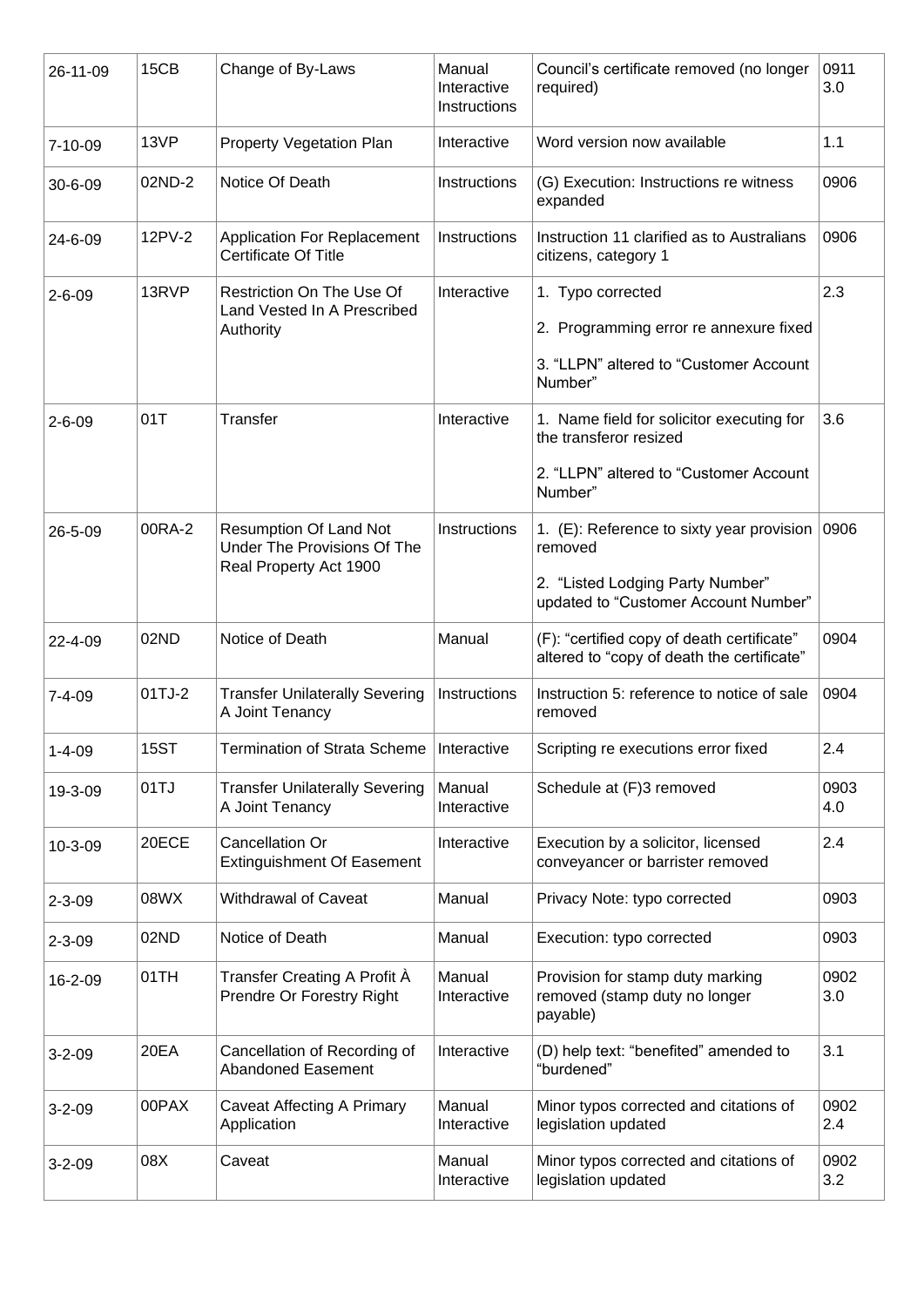| $3 - 2 - 09$  | 01T   | Transfer                                          | Manual<br>Interactive | Dealing code change                                                                             | 0902<br>3.5 |
|---------------|-------|---------------------------------------------------|-----------------------|-------------------------------------------------------------------------------------------------|-------------|
| $2 - 2 - 09$  | 01TWC | <b>Transfer Without Monetary</b><br>Consideration | Manual<br>Interactive | Dealing code change                                                                             | 0902<br>2.4 |
| $21 - 1 - 09$ | 13NP  | <b>Conservation Agreement</b>                     | Manual<br>Interactive | (E): "annexure" altered to<br>"annexure/abstract"                                               | 0901<br>2.3 |
| $1 - 1 - 09$  | 02ND  | Notice Of Death                                   | Manual<br>Interactive | Execution in the form of a statutory<br>declaration removed. Replaced by<br>standard execution. | 0901<br>3.0 |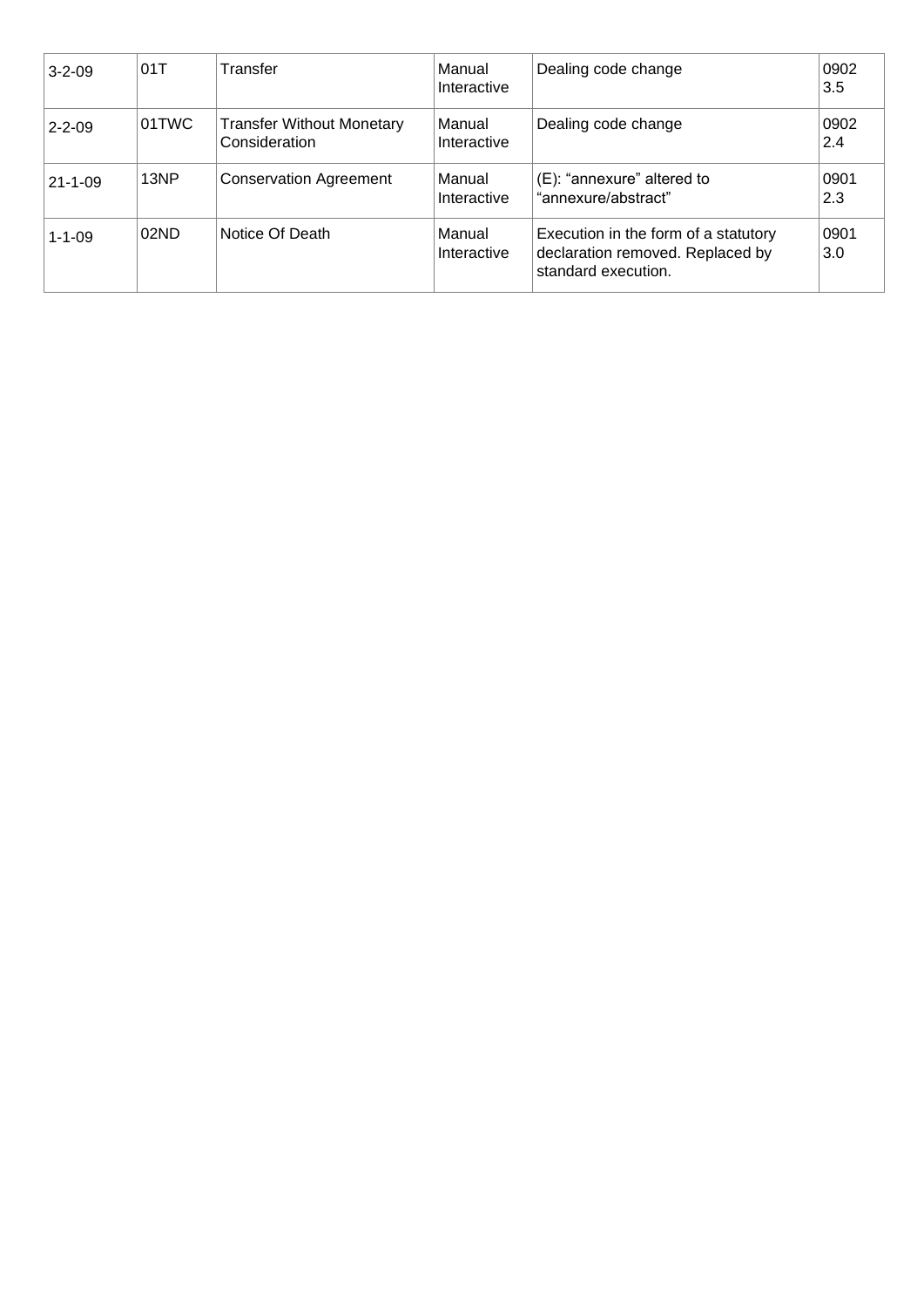| 19-12-08 | 01TCV         | $\bullet$              | <b>Transfer Including</b><br>Covenant                    | Manual<br>Interactive | Dealing codes altered | 0812&<br>2.2  |
|----------|---------------|------------------------|----------------------------------------------------------|-----------------------|-----------------------|---------------|
|          | 01TWC         | $\bullet$              | <b>Transfer Without</b><br><b>Monetary Consideration</b> |                       |                       | 0812&         |
|          | 04BAN         | $\bullet$              | Annulment of Bankruptcy                                  |                       |                       | 2.3           |
|          | 04BAP<br>04RP | $\bullet$<br>$\bullet$ | <b>Bankruptcy Application</b><br>Application to Record   |                       |                       | 0812&         |
|          |               |                        | New RP (12(4) Trustee                                    |                       |                       | 2.2           |
|          | 13CVC         | $\bullet$              | Act, 46C RP Act<br><b>Covenant Charge</b>                |                       |                       | 0812 &<br>2.3 |
|          | 13PRE         | $\bullet$              | Release or                                               |                       |                       | 0812&         |
|          |               |                        | Extinguishment of<br><b>Positive Covenant</b>            |                       |                       | 2.3           |
|          | 13PVM         | $\bullet$              | Variation or Modification                                |                       |                       |               |
|          | 13RPA         |                        | of Positive Covenant<br>Restriction on the Use of        |                       |                       | 0807&<br>2.3  |
|          |               | $\bullet$              | Land by a Prescribed                                     |                       |                       | 0807&         |
|          |               |                        | Authority                                                |                       |                       | 2.2           |
|          | 13RRE         | $\bullet$              | Release or<br>Extinguishment of                          |                       |                       |               |
|          |               |                        | Restriction on the Use of                                |                       |                       | 0807&         |
|          | 13RU          | $\bullet$              | Land<br>Restriction on the Use of                        |                       |                       | 2.4           |
|          |               |                        | Land                                                     |                       |                       | 0807&         |
|          | 13RVM         | $\bullet$              | Variation or Modification<br>of Restriction on the Use   |                       |                       | 2.2           |
|          |               |                        | of Land                                                  |                       |                       |               |
|          | 13RVP         | $\bullet$              | Restriction on the Use of<br>Land Vested in a            |                       |                       | 0807&<br>2.4  |
|          |               |                        | <b>Prescribed Authority</b>                              |                       |                       |               |
|          | 14TB          | $\bullet$              | Determination of Title                                   |                       |                       |               |
|          | 17QD          | $\bullet$              | Boundary<br>Application to Record a                      |                       |                       | 0807&         |
|          |               |                        | Deed on a Qualified Folio                                |                       |                       | 2.2           |
|          | <b>17QS</b>   | $\bullet$              | of the Register<br>Application to Record a               |                       |                       | 0807&         |
|          |               |                        | Subsisting on a Qualified                                |                       |                       | 2.5           |
|          | 20ECE         | $\bullet$              | Folio of the Register<br>Cancellation or                 |                       |                       |               |
|          |               |                        | Extinguishment of                                        |                       |                       | 0807&         |
|          | 20EM          | $\bullet$              | Easement<br>Modification of Easement                     |                       |                       | 2.2           |
|          | <b>20EV</b>   | $\bullet$              | Variation of Easement                                    |                       |                       |               |
|          |               |                        |                                                          |                       |                       | 0807&<br>2.3  |
|          |               |                        |                                                          |                       |                       |               |
|          |               |                        |                                                          |                       |                       | 0812 &<br>2.3 |
|          |               |                        |                                                          |                       |                       |               |
|          |               |                        |                                                          |                       |                       | 0812 &        |
|          |               |                        |                                                          |                       |                       | 2.2           |
|          |               |                        |                                                          |                       |                       |               |
|          |               |                        |                                                          |                       |                       | 0807&         |
|          |               |                        |                                                          |                       |                       | 2.3           |
|          |               |                        |                                                          |                       |                       |               |
|          |               |                        |                                                          |                       |                       | 0807 &        |
|          |               |                        |                                                          |                       |                       | 2.2<br>0807&  |
|          |               |                        |                                                          |                       |                       | 3.1           |
|          |               |                        |                                                          |                       |                       |               |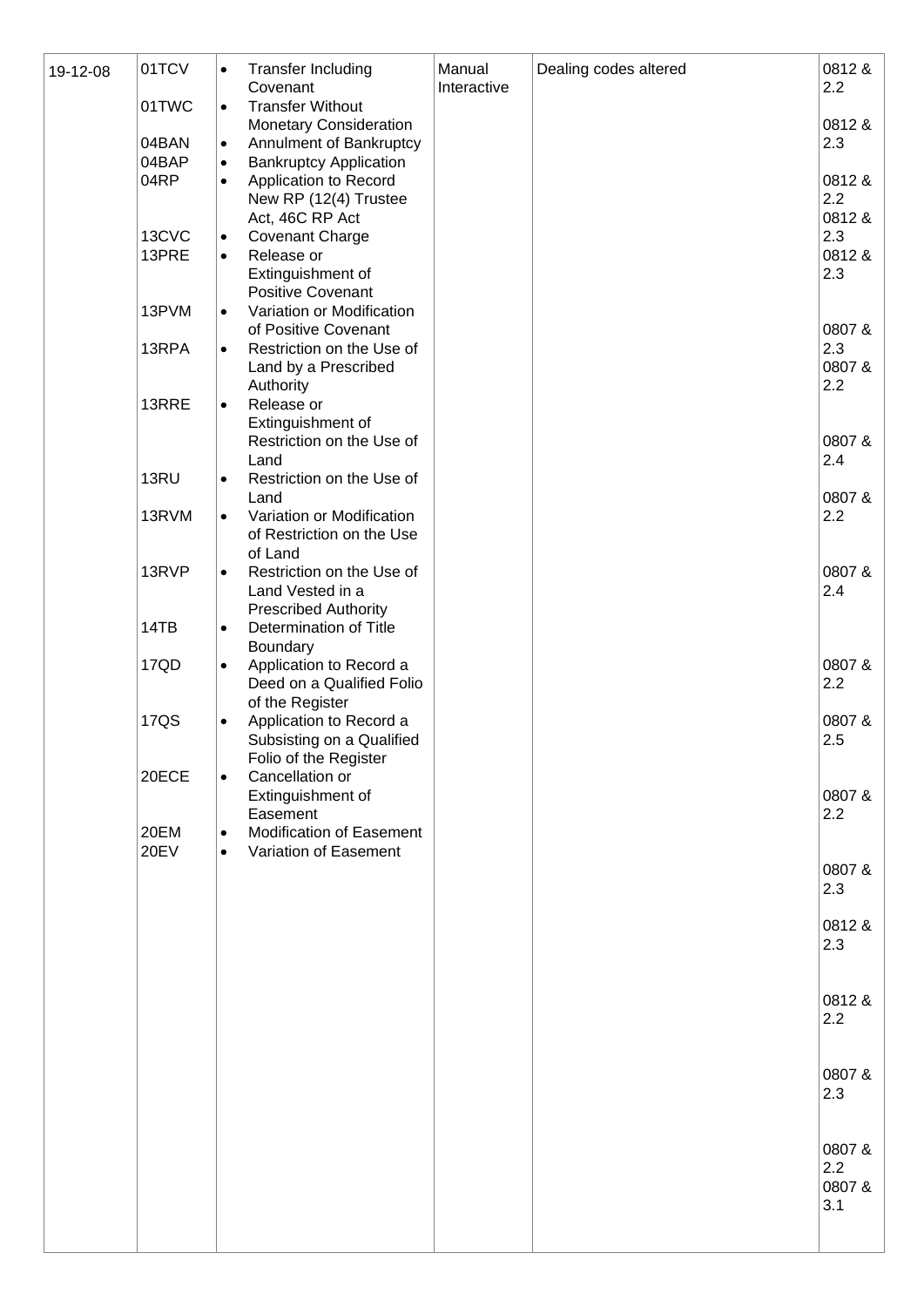| $8 - 12 - 08$ | 05DM-2 | Discharge of Mortgage                                  | Instructions                          | Note added re transfer by way of<br>discharge of mortgage                                                  | 0812                |
|---------------|--------|--------------------------------------------------------|---------------------------------------|------------------------------------------------------------------------------------------------------------|---------------------|
| $8 - 12 - 08$ | 01DT   | Transfer by Way of Discharge<br>of Mortgage            | Interactive<br>Manual<br>Instructions | New form                                                                                                   | 1.0<br>0812<br>0812 |
| 25-11-08      | 01TY   | Transfer of Easement in<br>Gross                       | Interactive<br>Manual<br>Instructions | New form                                                                                                   | 1.0<br>0811<br>0811 |
| 20-10-08      | 01TJ   | <b>Transfer Unilaterally Severing</b><br>Joint Tenancy | Interactive<br>and manual             | Provision for severance re a registered<br>dealing added                                                   | 3.0 &<br>0810       |
|               | 01TJ-2 |                                                        | Instructions                          | "                                                                                                          | 0810                |
| 15-10-08      | 08X    | Caveat                                                 | Interactive<br>and manual             | <b>Citation of Real Property Regulation</b><br>updated                                                     | 3.1 &<br>0810       |
|               | 08X-2  |                                                        | Instructions                          | "                                                                                                          | 0810                |
| 15-10-08      | 04YA   | Possessory Application                                 | Manual                                | (I)(2): Minor typo corrected                                                                               | 0810                |
| 15-10-08      | 12PV   | Application for Replacement<br>Certificate of Title    | Interactive                           | (A): Minor typo in help text corrected                                                                     | 3.3                 |
| $9 - 10 - 08$ | 01TR   | <b>Transfer Releasing Easement</b>                     | Interactive                           | (C) "Number": Character limitation<br>increased                                                            | 2.2                 |
| $3 - 10 - 08$ | 12PV-2 | Application for Replacement<br>Certificate of Ttile    | Instructions                          | Table at Note 11 revised                                                                                   | 0810                |
| $2 - 10 - 08$ | 07LNSW | Lease by the State of New<br>South Wales               | Interactive<br>(no manual<br>version) | Option to renew added<br>Title and citation of legislation revised<br>(Lands Department use only)          | 2.0                 |
| $1 - 10 - 08$ |        | Power of Attorney                                      | Interactive<br>and Manual             | Typos corrected (p.3) and information<br>page revised                                                      | 1.1 &<br>0810       |
| 29-9-08       | 01TL   | <b>Transfer of Lease</b>                               | Interactive                           | Alignment of execution text corrected                                                                      | 2.3                 |
| 24-9-08       | 02ND-2 | Notice of Death                                        | Instructions                          | (G): Amended to refer to "solicitor", etc.                                                                 | 0809                |
| 28-8-08       | 12PV   | Application for Replacement<br>Certificate of Title    | Manual                                | Footer: Typo corrected (repeated text)                                                                     | 0808                |
| 19-8-08       | 05DM   | Discharge of Mortgage                                  | Interactive                           | Typo in "Print" message corrected                                                                          | 4.4                 |
| 14-8-08       | 04YA-2 | Possessory Application                                 | Instructions                          | (G): Altered to the effct that mortgages,<br>leases and charges listed in<br>Encumbrances are extinguished | 0808                |
| 29-7-08       | 08X    | Caveat                                                 | Interactive<br>and<br>manual          | (J): Additional item (7) added                                                                             | 3.0 &<br>0807       |
| 28-7-08       | 13VP   | <b>Property Vegetation Plan</b>                        | Interactive                           | New form: for use only by the<br>Department of Environment and Climate<br>Change                           | 1.0                 |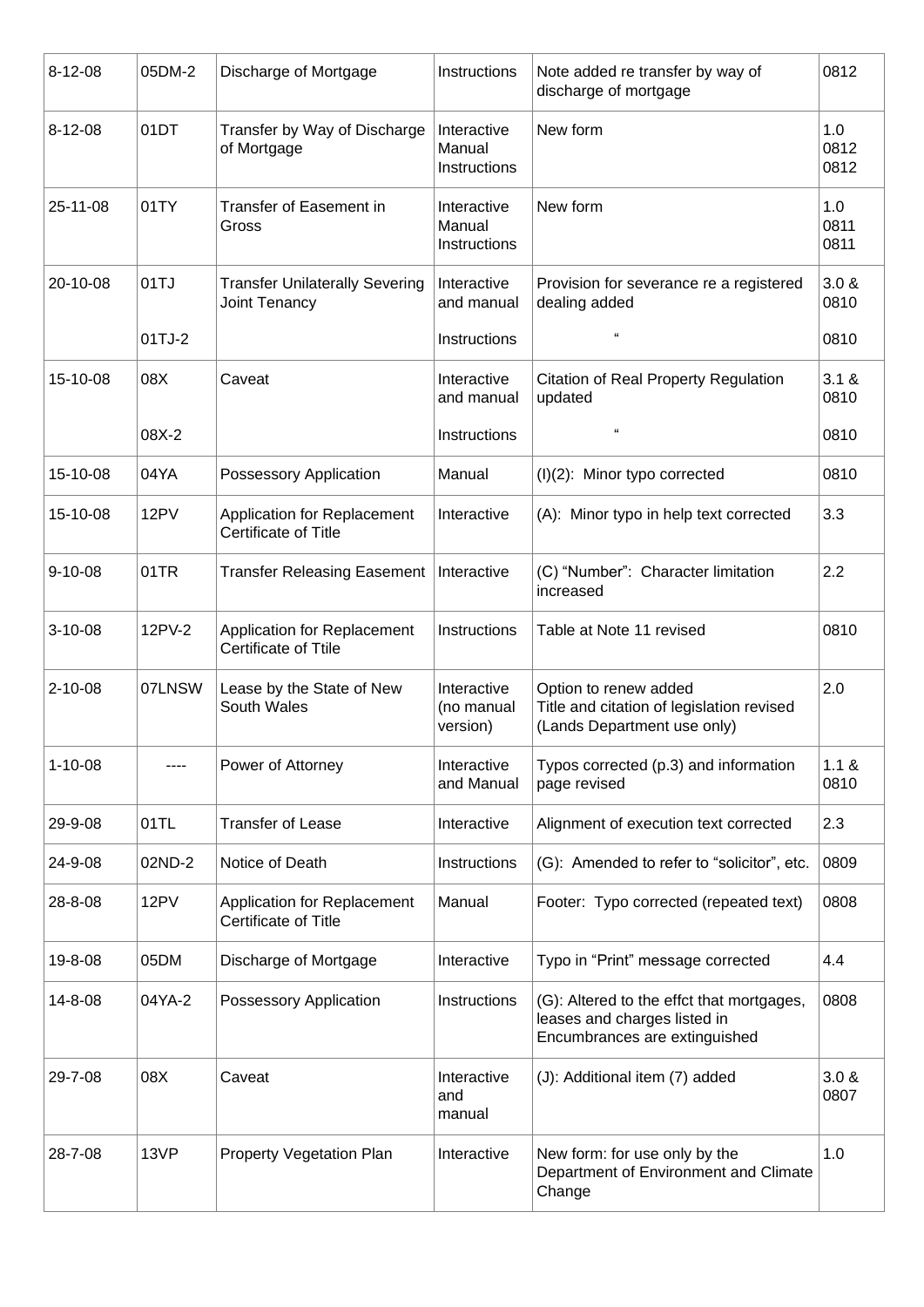| $11 - 7 - 08$ | 01TCV | <b>Transfer including Covenant</b>                                      | Interactive<br>and<br>manual | New dealing code | 2.1 &<br>0807 |
|---------------|-------|-------------------------------------------------------------------------|------------------------------|------------------|---------------|
| $11 - 7 - 08$ | 01TWC | <b>Transfer Without Monetary</b><br>Consideration                       | Interactive<br>and<br>manual | New dealing code | 2.2 &<br>0807 |
| $11 - 7 - 08$ | 04BAN | Annulment of Bankruptcy                                                 | Interactive<br>and<br>manual | New dealing code | 2.1 &<br>0807 |
| $11 - 7 - 08$ | 04BAP | <b>Bankruptcy Application</b>                                           | Interactive<br>and<br>manual | New dealing code | 2.2 &<br>0807 |
| $11 - 7 - 08$ | 04RP  | Application to Record a New<br><b>Registered Proprietor</b><br>Covenant | Interactive<br>and<br>manual | New dealing code | 2.2 &<br>0807 |
| $11 - 7 - 08$ | 13CVC | <b>Covenant Charge</b>                                                  | Interactive<br>and<br>manual | New dealing code | 2.3 &<br>0807 |
| $11 - 7 - 08$ | 13PRE | Release or Extinguishment of<br><b>Positive Covenant</b>                | Interactive<br>and<br>manual | New dealing code | 2.2 &<br>0807 |
| $11 - 7 - 08$ | 13PVM | Variation or Modification of<br><b>Positive Covenant</b>                | Interactive<br>and<br>manual | New dealing code | 2.4 &<br>0807 |
| $11 - 7 - 08$ | 13RPA | Restriction on the Use of<br>Land by a Prescribed<br>Authority          | Interactive<br>and<br>manual | New dealing code | 2.2 &<br>0807 |
| $11 - 7 - 08$ | 13RRE | Release or Extinguishment of<br>Restriction on the Use of<br>Land       | Interactive<br>and<br>manual | New dealing code | 2.4 &<br>0807 |
| $11 - 7 - 08$ | 13RU  | Restriction on the Use of<br>Land                                       | Interactive<br>and<br>manual | New dealing code | 2.2 &<br>0807 |
| $11 - 7 - 08$ | 13RVM | Variation or Modification of<br>Restriction on the Use of<br>Land       | Interactive<br>and<br>manual | New dealing code | 2.5 &<br>0807 |
| $11 - 7 - 08$ | 13RVP | Restriction on the Use of<br>Land Vested in a Prescribed<br>Authority   | Interactive<br>and<br>manual | New dealing code | 2.2 &<br>0807 |
| $11 - 7 - 08$ | 14TB  | Determination of Title<br>Boundary                                      | Interactive<br>and<br>manual | New dealing code | 2.3 &<br>0807 |
| $11 - 7 - 08$ | 7NT   | <b>Native Title Determination</b>                                       | Interactive<br>and<br>manual | New dealing code | 1.0 &<br>0807 |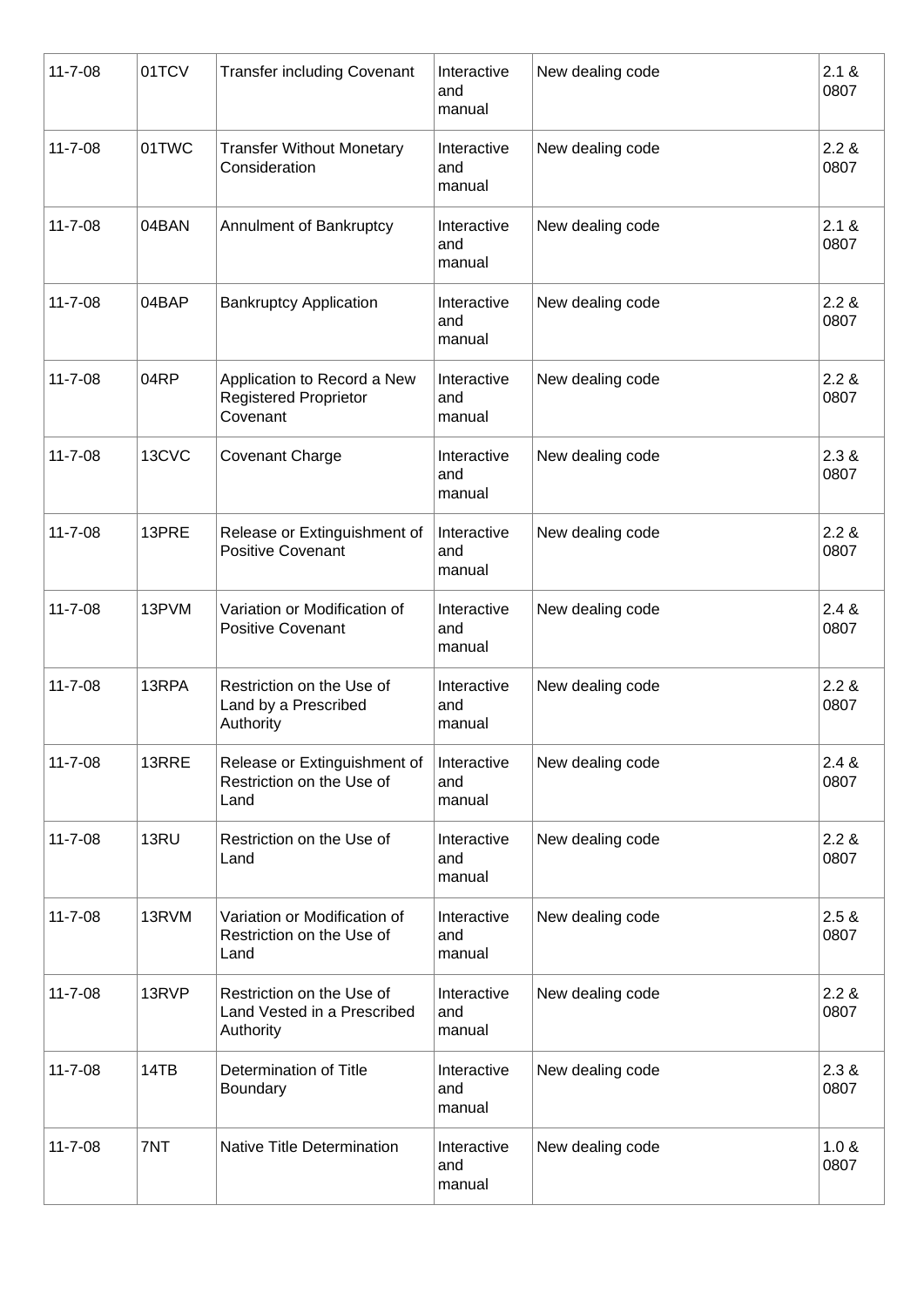| $11 - 7 - 08$ | 17QD        | Application to Record a<br>Registered Deed on a<br><b>Qualified Folio</b>    | Interactive<br>and<br>manual | New dealing code                                                                               | 2.2 &<br>0807 |
|---------------|-------------|------------------------------------------------------------------------------|------------------------------|------------------------------------------------------------------------------------------------|---------------|
| $11 - 7 - 08$ | <b>17QS</b> | Application to Record a<br>Subsisting Interest ona<br><b>Qualified Folio</b> | Interactive<br>and<br>manual | New dealing code                                                                               | 2.1 &<br>0807 |
| $11 - 7 - 08$ | 20ECE       | Cancellation or<br><b>Extinguishment of Easement</b>                         | Interactive<br>and<br>manual | New dealing code                                                                               | 2.3 &<br>0807 |
| $11 - 7 - 08$ | 20EM        | <b>Modification of Easement</b>                                              | Interactive<br>and<br>manual | New dealing code                                                                               | 2.2 &<br>0807 |
| $11 - 7 - 08$ | <b>20EV</b> | Variation of Easement                                                        | Interactive<br>and<br>manual | New dealing code                                                                               | 3.1 &<br>0807 |
| $1 - 7 - 08$  | 12PV        | Application for Replacement<br>Certificate of Title                          | Interactive                  | Layout error corrected                                                                         | 3.2           |
| $1 - 7 - 08$  | 12PV        | Application for Replacement<br>Certificate of Title                          | Manual                       | Layout error corrected                                                                         | 0807          |
| 19-2-08       | 011R-2      | Request                                                                      | Instructions                 | "Folio of the Register" help text at (B)<br>and (C) amended to refer to Lease<br>Folios        | 0806          |
| 19-2-08       | 011R        | Request                                                                      | Interactive                  | "Folio of the Register" help text at (B)<br>and (C) amended to refer to Lease<br>Folios        | 2.2           |
| 19-2-08       | 04BAP-2     | <b>Bankruptcy Application</b>                                                | Instructions                 | "Folio of the Register" help text at (A)<br>and (B) amended to refer to Lease<br><b>Folios</b> | 0806          |
| 19-2-08       | 04BAP       | <b>Bankruptcy Application</b>                                                | Interactive                  | "Folio of the Register" help text at (A)<br>and (B) amended to refer to Lease<br>Folios        | 2.2           |
| 19-2-08       | 09W-2       | Writ                                                                         | Instructions                 | "Folio of the Register" help text at (A)<br>and (B) amended to refer to Lease<br>Folios        | 0806          |
| 19-2-08       | 08X         | Writ                                                                         | Interactive                  | "Folio of the Register" help text at (A)<br>and (B) amended to refer to Lease<br>Folios        | 2.6           |
| 18-2-08       | 08X-2       | Caveat                                                                       | Instructions                 | "Folio of the Register" help text at (A)<br>and (B) amended to refer to Lease<br>Folios        | 0806          |
| 18-2-08       | 08X         | Caveat                                                                       | Interactive                  | "Folio of the Register" help text at (A)<br>and (B) amended to refer to Lease<br>Folios        | 2.9           |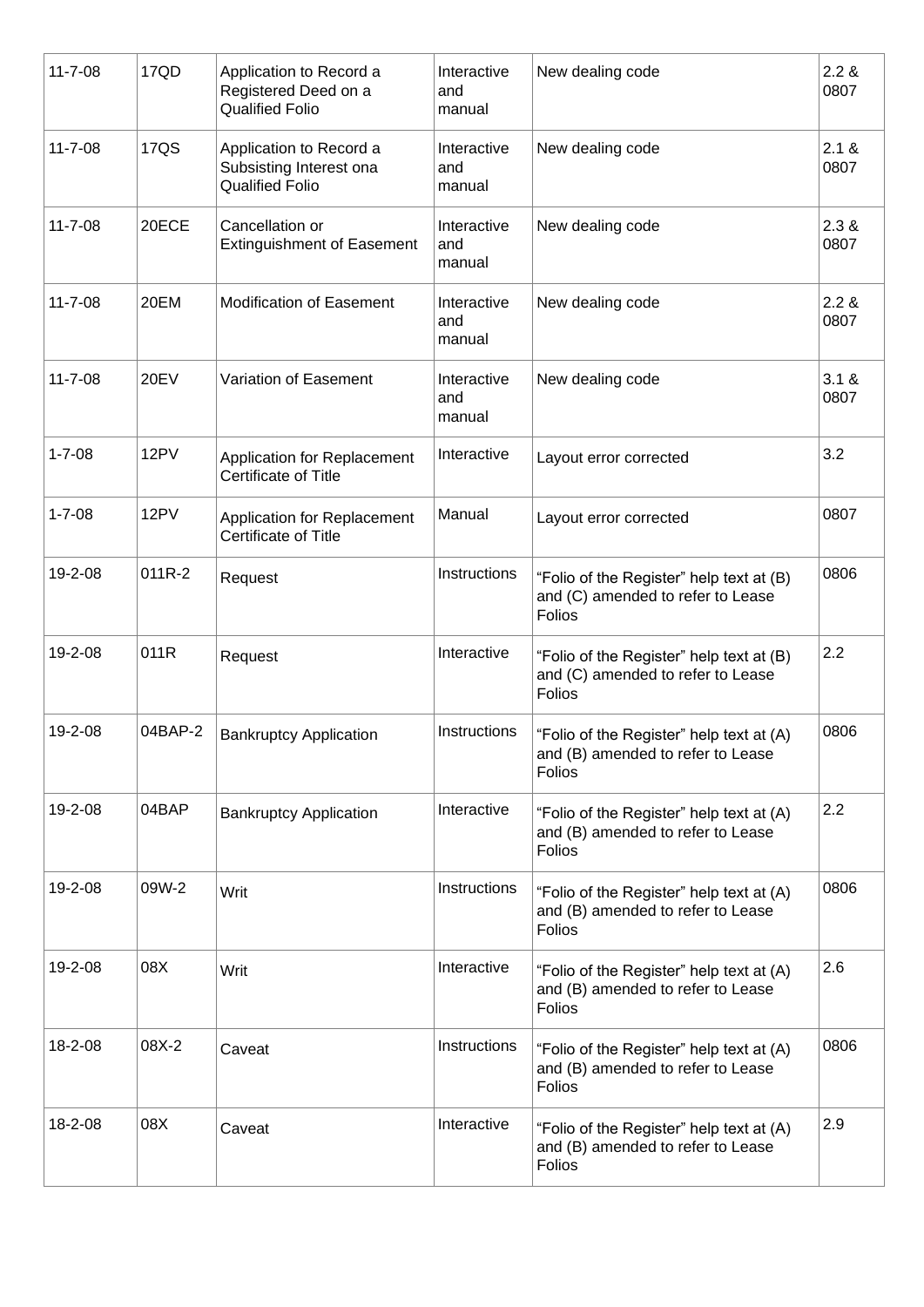| 16-6-08       | 13RCE       | <b>Extinguishment of Obsolete</b><br><b>Restrictive Covenant</b>  | Interactive  | Heading: Reference to s81J RPA<br>removed.                                                                                                                                                                  | 2.3  |
|---------------|-------------|-------------------------------------------------------------------|--------------|-------------------------------------------------------------------------------------------------------------------------------------------------------------------------------------------------------------|------|
|               |             |                                                                   |              | (D): Undertaking to pay additional fees<br>added                                                                                                                                                            |      |
| 16-6-08       | 13RCE       | <b>Extinguishment of Obsolete</b><br><b>Restrictive Covenant</b>  | Manual       | Heading: Reference to s81J RPA<br>removed.                                                                                                                                                                  | 0806 |
|               |             |                                                                   |              | (D): Undertaking to pay additional fees<br>added                                                                                                                                                            |      |
| 16-6-08       | 13RCE-2     | <b>Extinguishment of Obsolete</b><br><b>Restrictive Covenant</b>  | Instructions | (D): Undertaking to pay additional fees<br>added                                                                                                                                                            | 0806 |
| 16-6-08       | 13RVM       | Variation or Modification of<br>Restriction on the Use of         | Interactive  | (E): Functionality error corrected                                                                                                                                                                          | 2.4  |
|               |             | Land                                                              |              | E(3): Typo corrected                                                                                                                                                                                        |      |
| 16-6-08       | 13PVM       | Variation or Modification of<br><b>Positive Covenant</b>          | Interactive  | E(2): Typo corrected                                                                                                                                                                                        | 2.3  |
| 13-6-08       | 20EA        | Cancellation of Recording of<br><b>Abandoned Easement</b>         | Interactive  | Execution now in the form of a statutory<br>declaration                                                                                                                                                     | 3.0  |
| 13-6-08       | 20EA        | Cancellation of Recording of<br><b>Abandoned Easement</b>         | Manual       | Execution now in the form of a statutory<br>declaration                                                                                                                                                     | 0806 |
| 13-6-08       | 20EA-2      | Cancellation of Recording of<br><b>Abandoned Easement</b>         | Instructions | (F), (G) and (H): Execution now in the<br>form of a statutory declaration.                                                                                                                                  | 0806 |
| $11 - 6 - 08$ | <b>20EV</b> | Variation of Easement                                             | Interactive  | (J): Execution by the mortgagee of<br>either the dominant or the servient<br>tenement added.                                                                                                                | 3.0  |
| $11 - 6 - 08$ | <b>20EV</b> | Variation of Easement                                             | Manual       | (J): Execution by the mortgagee of<br>either the dominant or the servient<br>tenement added.                                                                                                                | 0806 |
| $11 - 6 - 08$ | 20EV-2      | Variation of Easement                                             | Instructions | (J) added: Any registered mortgagee of<br>either the dominant or the servient<br>tenement must execute the dealing.                                                                                         | 0806 |
| 29-5-08       | 12PV-2      | <b>Application for Replacement</b><br>Certificate of Title        | Instructions | $9(c)(v)$ : Statutory declaration regarding<br>non-revocation is required                                                                                                                                   | 0806 |
| 28-6-08       | 13NP        | <b>Conservation Agreement</b>                                     | Interactive  | Typo in heading corrected                                                                                                                                                                                   | 2.2  |
| 28-6-08       | 13NP        | <b>Conservation Agreement</b>                                     | Manual       | Typo in heading corrected                                                                                                                                                                                   | 0806 |
| $20 - 5 - 08$ | 13RVM       | Variation or Modification of<br>Restriction on the Use of<br>Land | Interactive  | $6(E)(2)$ : Amended text by deleting the<br>first reference to "prescribed authority"<br>(i.e. restriction may be varied by<br>agreement between the prescribed<br>authority and the registered proprietor) | 2.3  |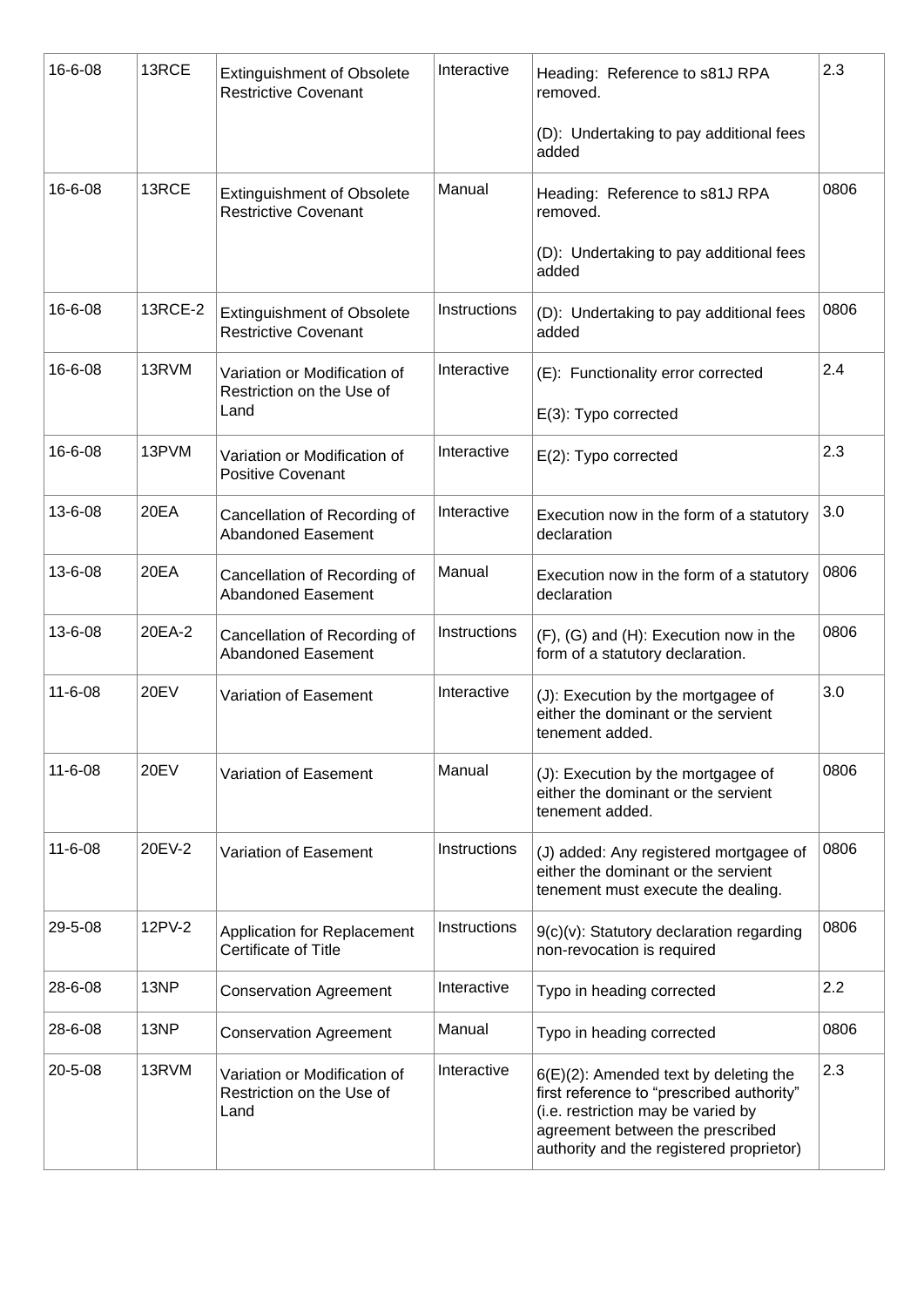| 20-5-08       | 13RVM   | Variation or Modification of<br>Restriction on the Use of<br>Land | Manual       | $(E)(2)$ : Amended text by deleting the<br>first reference to "prescribed authority"<br>(i.e. restriction may be varied by<br>agreement between the prescribed<br>authority and the registered proprietor) | 0805 |
|---------------|---------|-------------------------------------------------------------------|--------------|------------------------------------------------------------------------------------------------------------------------------------------------------------------------------------------------------------|------|
| $20 - 5 - 08$ | 13RVM-2 | Variation or Modification of<br>Restriction on the Use of<br>Land | Instructions | (E) re 88D(15): Amended text to<br>indicate that the restriction may be<br>varied by agreement between the<br>prescribed authority and the registered<br>proprietor                                        | 0805 |
| 19-5-08       | 12PV    | <b>Application for Replacement</b><br>Certificate of Title        | Interactive  | Link to Instructions for Completion reset                                                                                                                                                                  | 3.1  |
| 16-5-08       | 12PV-2  | Application for Replacement<br>Certificate of Title               | Instructions | $9(c)(v)$ : Certified copy of a power of<br>attorney is acceptable.                                                                                                                                        | 0805 |
| $12 - 5 - 08$ | 17CC    | <b>Cancellation of Caution</b>                                    | Interactive  | (E)(1): Fixed inaccessible fields                                                                                                                                                                          | 3.4  |
| $4 - 2 - 08$  | 05ML    | Mortgage of Lease, Mortgage<br>or Charge                          | Instructions | "Folio of the Register" help text at (A)<br>and (B) amended to refer to Lease<br>Folios                                                                                                                    | 0801 |
| $4 - 2 - 08$  | 05ML    | Mortgage of Lease, Mortgage<br>or Charge                          | Interactive  | "Folio of the Register" help text at (A)<br>and (B) amended to refer to Lease<br>Folios                                                                                                                    | 2.3  |
| $4 - 2 - 08$  | 07DL    | Surrender of Lease                                                | Instructions | "Folio of the Register" help text at (A)<br>and (B) amended to refer to Lease<br>Folios                                                                                                                    | 0801 |
| $4 - 2 - 08$  | 07DL    | Surrender of Lease                                                | Interactive  | "Torrens Title" help text at (A) and (B)<br>amended to refer to Lease Folios                                                                                                                               | 2.2  |
| $1 - 2 - 08$  | 07VL-2  | Variation of Lease                                                | Instructions | "Folio of the Register" instruction<br>amended to refer to Lease Folios                                                                                                                                    | 0801 |
| $1 - 2 - 08$  | 07VL    | Variation of Lease                                                | Interactive  | "Torrens Title" help text at (A) and (B)<br>amended to refer to Lease Folios                                                                                                                               | 2.2  |
| $1 - 2 - 08$  | 01TL-2  | Transfer of Lease, Mortgage<br>or Charge                          | Instructions | "Folio of the Register" instruction<br>amended to refer to Lease Folios                                                                                                                                    | 0801 |
| $1 - 2 - 08$  | 01TL    | Transfer of Lease, Mortgage<br>or Charge                          | Interactive  | "Torrens Title" help text amended to<br>refer to Lease Folios                                                                                                                                              | 2.2  |
| $31 - 1 - 08$ | 07SL-2  | Sublease                                                          | Instructions | "Folio of the Register" instruction<br>amended to refer to Lease Folios                                                                                                                                    | 0801 |
| $31 - 1 - 08$ | 07SL    | Sublease                                                          | Interactive  | "Folio of the Register" help text<br>amended to refer to Lease Folios                                                                                                                                      | 2.4  |
| $30 - 1 - 08$ | $07L-2$ | Lease                                                             | Instructions | "Folio of the Register" instruction<br>amended to refer to Lease Folios                                                                                                                                    | 0801 |
| $30 - 1 - 08$ | 07L     | Lease                                                             | Interactive  | "Folio of the Register" help text<br>amended to refer to Lease Folios                                                                                                                                      | 2.6  |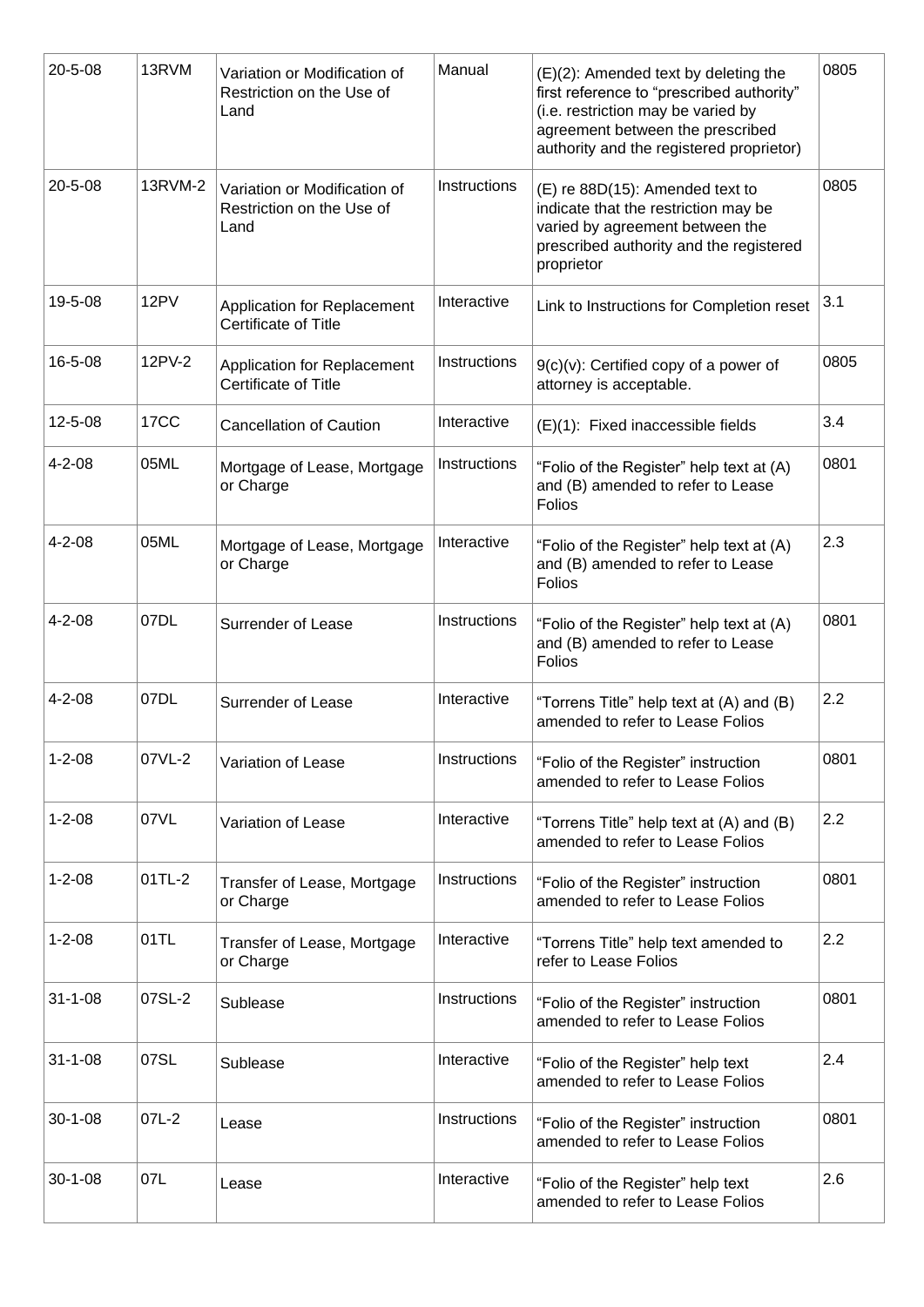| $29 - 1 - 08$ | 19MA        | Action to Record an Action<br>Affecting a Crown Holding<br>(Lands use only) | Manual              | "Deliver To" panel Removed                                                                                                                  | 0801 |
|---------------|-------------|-----------------------------------------------------------------------------|---------------------|---------------------------------------------------------------------------------------------------------------------------------------------|------|
| $25 - 1 - 08$ | 06C         | Charge                                                                      | Interactive         | (E): Re-sized fields and reset defaults                                                                                                     | 2.3  |
| $17 - 1 - 08$ | 01TH        | Transfer Creating a Profit à<br>Prendre or Forestry Right                   | Interactive         | (G) Item 1 (Term): Field changed from<br>a date field to a text field                                                                       | 2.3  |
| 18-12-07      | <b>15ST</b> | <b>Termination of Strata Scheme</b>                                         | Interactive         | Notes at the head of the form revised to<br>refer to current Fact Sheet and "Folio of<br>the Register" at (A) amended to<br>"Torrens Title" | 2.3  |
| 17-12-07      | 15ST-2      | <b>Termination of Strata Scheme</b>                                         | Instructions        | Notes at the head of the form revised to<br>refer to current Fact Sheet                                                                     | 0712 |
| 17-12-07      | <b>15ST</b> | <b>Termination of Strata Scheme</b>                                         | Manual              | Notes at the head of the form revised to<br>refer to current Fact Sheet                                                                     | 0712 |
| 14-12-07      | 04YA        | Possessory Application                                                      | Interactive         | Schedule 2: Help text amended to<br>correct typos and for clarity                                                                           | 2.3  |
| 14-12-07      | 10CN-2      | Change of Name                                                              | <b>Instructions</b> | Evidence requirements for a change of<br>name of a corporation altered                                                                      | 0712 |
| 14-12-07      | 13KR        | <b>Removal of Restrictions</b>                                              | Interactive         | Statutory declaration: Minor typo<br>corrected                                                                                              | 1.3  |
| 14-12-07      | 21CIS       | Instrument of Severance                                                     | Interactive         | (E): Position of fields adjusted                                                                                                            | 2.2  |
| 13-12-07      | 13PVM-2     | Variation or Modification of<br><b>Positive Covenant</b>                    | Instructions        | (E): Functionaries who may certify a<br>copy altered                                                                                        | 0712 |
| 13-12-07      | 10CN-2      | Change of Name                                                              | Instructions        | (G) Corporation: Functionaries who<br>may certify a copy altered                                                                            | 0712 |
| 13-12-07      | 09W-2       | Writ                                                                        | Instructions        | (E): Functionaries who may certify a<br>copy altered                                                                                        | 0712 |
| 13-12-07      | 13PVM       | Variation or Modification of<br><b>Positive Covenant</b>                    | Manual              | Minor typo corrected                                                                                                                        | 0712 |
| 13-12-07      | 13PVM       | Variation or Modification of<br><b>Positive Covenant</b>                    | Interactive         | File contained 05PM Postponement of<br>Mortgage: Replaced with correct form                                                                 | 2.2  |
| 12-12-07      | 09W         | Writ                                                                        | Interactive         | (E): Help text amended re application<br>by an executor of the judgment creditor                                                            | 2.5  |
| 12-12-07      | 03TA        | <b>Transmission Application</b>                                             | Interactive         | (F): Help text amended re certification<br>of a copy                                                                                        | 2.2  |
| 12-12-07      | 02ND        | Notice of Death                                                             | Interactive         | (G)2: Help text amended re certification 2.7<br>of a copy                                                                                   |      |
| $6 - 12 - 07$ | 00PA        | <b>Primary Application</b>                                                  | Manual              | Privacy Note: Minor typo corrected                                                                                                          | 0712 |
| $6 - 12 - 07$ | 00PA        | <b>Primary Application</b>                                                  | Interactive         | Privacy Note: Minor typo corrected                                                                                                          | 2.4  |
| $5 - 12 - 07$ | 01TX        | <b>Transfer and Raoad Closure</b>                                           | Interactive         | Marginal heading at (C): Help text<br>removed (does not apply to this form)                                                                 | 1.3  |
| 30-11-07      | <b>17CC</b> | <b>Cancellation of Caution</b>                                              | Manual              | "Other" altered to "Other qualified<br>witness" in statutory declaration                                                                    | 0711 |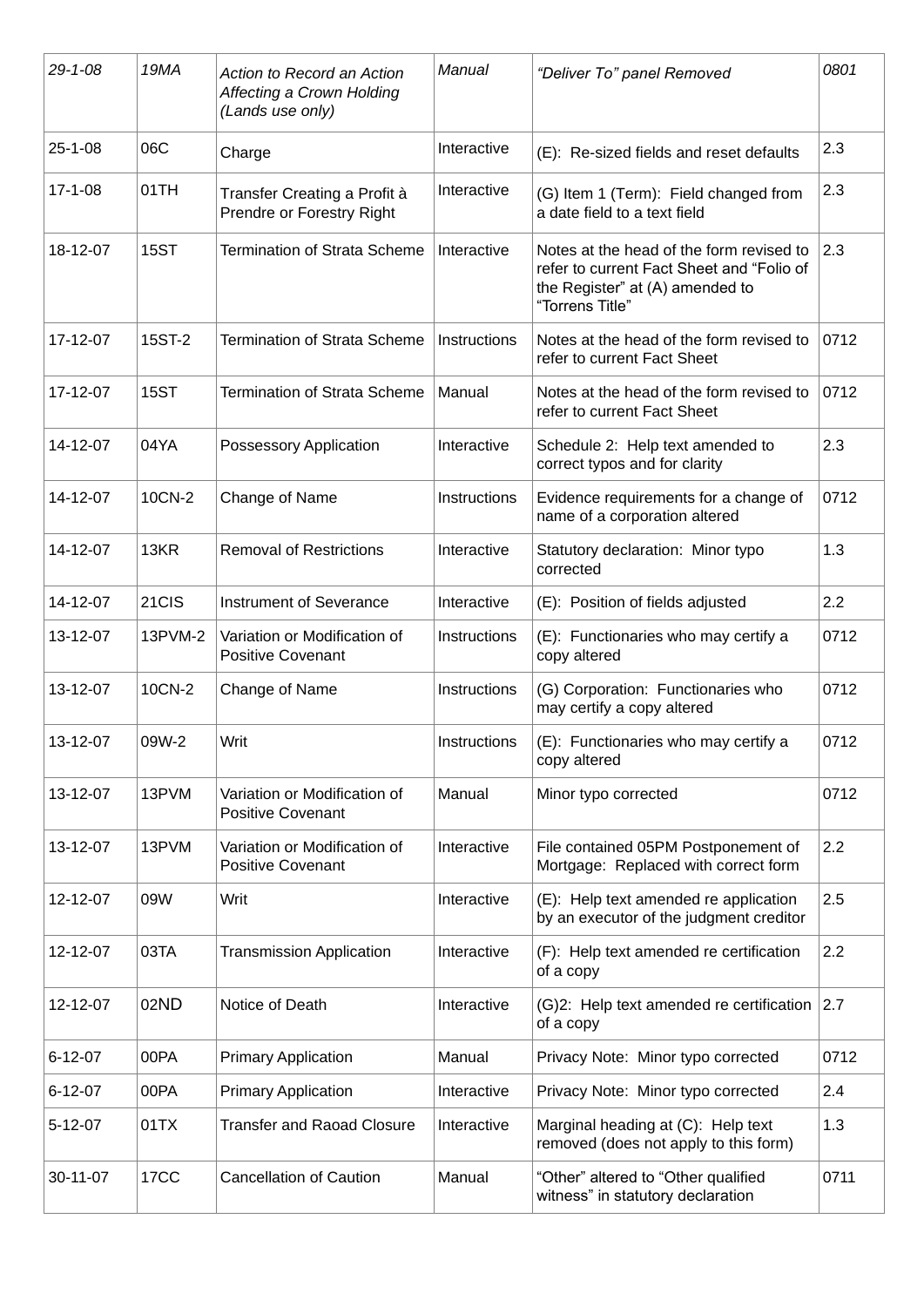| 30-11-07 | 13KR             | <b>Removal of Restrictions</b>                           | Manual      | "Other" altered to "Other qualified<br>witness" in statutory declaration                       | 0711 |
|----------|------------------|----------------------------------------------------------|-------------|------------------------------------------------------------------------------------------------|------|
| 30-11-07 | 13CVC            | <b>Covenant Charge</b>                                   | Manual      | "Other" altered to "Other qualified<br>witness" in statutory declaration                       | 0711 |
| 30-11-07 | <b>10CN</b>      | Change of Name                                           | Manual      | "Other" altered to "Other qualified<br>witness" in statutory declaration                       | 0711 |
| 30-11-07 | 09WW             | <b>Cancellation of Writ</b>                              | Manual      | "Other" altered to "Other qualified<br>witness" in statutory declaration                       | 0711 |
| 30-11-07 | 09W              | Writ                                                     | Manual      | "Other" altered to "Other qualified<br>witness" in statutory declaration                       | 0711 |
| 29-11-07 | 08X              | Caveat                                                   | Manual      | "Other" altered to "Other qualified<br>witness" in statutory declaration                       | 0711 |
| 29-11-07 | 07SL             | Sublease                                                 | Manual      | "Other" altered to "Other qualified<br>witness" in statutory declaration                       | 0711 |
| 29-11-07 | 07L              | Lease                                                    | Manual      | "Other" altered to "Other qualified<br>witness" in statutory declaration                       | 0711 |
| 29-11-07 | 04YA             | Possessory Application                                   | Manual      | "Other" altered to "Other qualified<br>witness" in statutory declaration                       | 0711 |
| 29-11-07 | 04FM             | Foreclosure                                              | Manual      | "Other" altered to "Other qualified<br>witness" in statutory declaration                       | 0711 |
| 29-11-07 | 02ND             | Notice of Death                                          | Manual      | "Other" altered to "Other qualified<br>witness" in statutory declaration                       | 0711 |
| 29-11-07 | 01TJ             | <b>Transfer Unilaterally Severing</b><br>a Joint Tenancy | Manual      | "Other" altered to "Other qualified<br>witness" in statutory declaration                       | 0711 |
| 28-11-07 | 00PA             | <b>Primary Application</b>                               | Manual      | "Other" altered to "Other qualified<br>witness" in statutory declaration                       | 0711 |
| 28-11-07 | 00PAX            | Caveat Affecting a Primary<br>Application                | Manual      | "Other authorised witness" altered to<br>"Other qualified witness" in statutory<br>declaration | 0711 |
| 28-11-07 | 08X              | Caveat                                                   | Interactive | "Other witness" altered to "Other<br>qualified witness" in statutory<br>declaration            | 2.8  |
| 27-11-07 | 02ND             | Notice of Death                                          | Interactive | "Other witness" altered to "Other<br>qualified witness" in statutory<br>declaration            | 2.6  |
| 27-11-07 | 17 <sub>CC</sub> | <b>Cancellation of Caution</b>                           | Interactive | Tasmanian statutory declaration<br>amended to reflect current legislation                      | 3.3  |
|          |                  |                                                          |             | "Other witness" altered to "Other<br>qualified witness" in statutory<br>declaration            |      |
| 27-11-07 | 13KR             | <b>Removal of Restrictions</b>                           | Interactive | Tasmanian statutory declaration<br>amended to reflect current legislation                      | 1.2  |
|          |                  |                                                          |             | "Other witness" altered to "Other<br>qualified witness" in statutory<br>declaration            |      |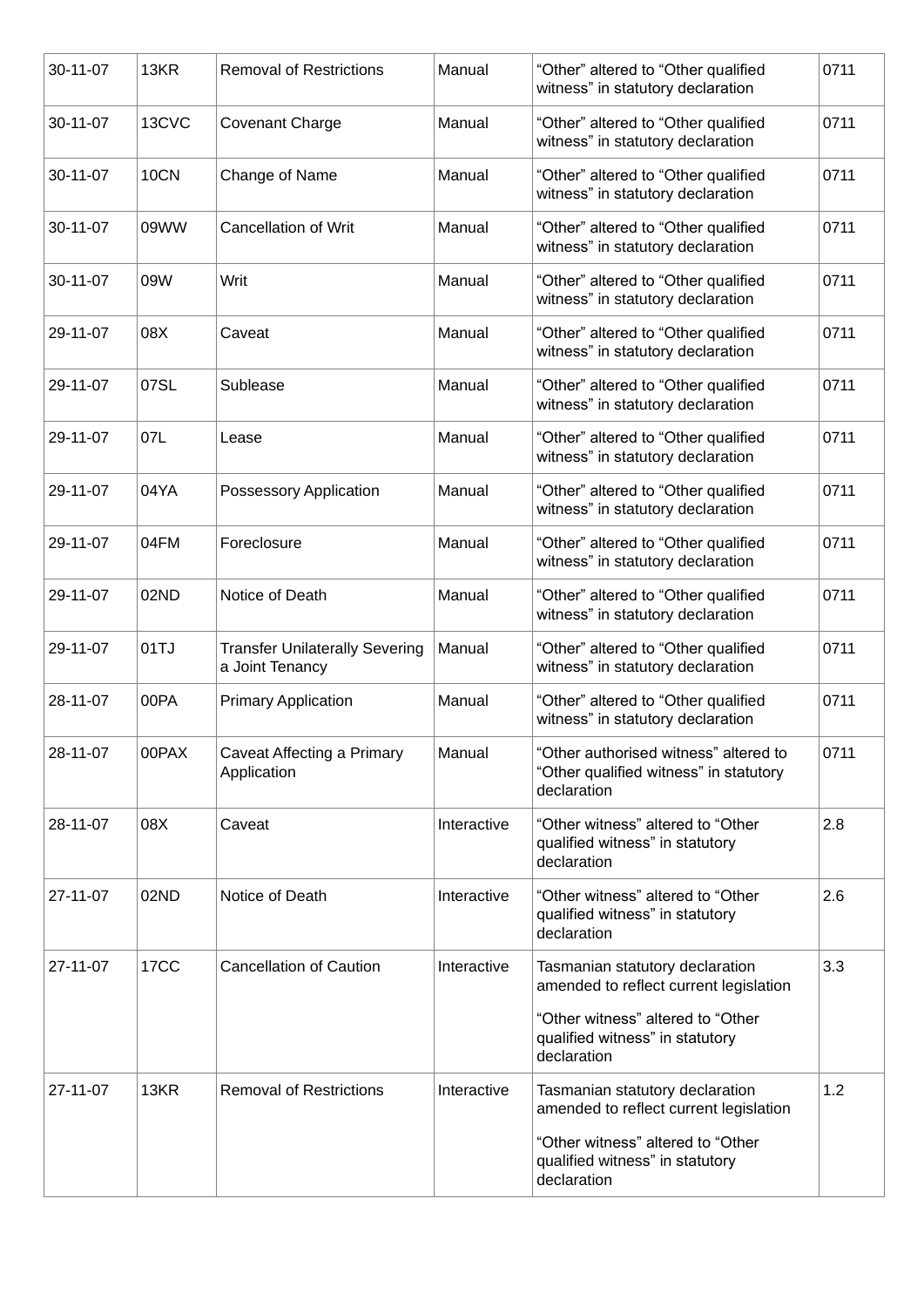| 27-11-07 | 13CVC       | <b>Covenant Charge</b>                                   | Interactive | Tasmanian statutory declaration<br>amended to reflect current legislation<br>"Other witness" altered to "Other<br>qualified witness" in statutory<br>declaration                                                                                                      | 2.2 |
|----------|-------------|----------------------------------------------------------|-------------|-----------------------------------------------------------------------------------------------------------------------------------------------------------------------------------------------------------------------------------------------------------------------|-----|
| 27-11-07 | <b>10CN</b> | Change of Name                                           | Interactive | Tasmanian statutory declaration<br>amended to reflect current legislation<br>"Other witness" altered to "Other<br>qualified witness" in statutory<br>declaration                                                                                                      | 2.3 |
| 26-11-07 | 09WW        | <b>Cancellation of Writ</b>                              | Interactive | Tasmanian statutory declaration<br>amended to reflect current legislation<br>"Other witness" altered to "Other<br>qualified witness" in statutory<br>declaration                                                                                                      | 2.4 |
| 26-11-07 | 09W         | Application to Record Writ                               | Interactive | Tasmanian statutory declaration<br>amended to reflect current legislation<br>"Other witness" altered to "Other<br>qualified witness" in statutory<br>declaration                                                                                                      | 2.4 |
| 26-11-07 | 07SL        | Sublease                                                 | Interactive | Tasmanian statutory declaration<br>amended to reflect current legislation<br>Section 117 Real Property Act certificate<br>of correctness removed from statutory<br>declaration<br>"Other witness" altered to "Other<br>qualified witness" in statutory<br>declaration | 2.3 |
| 26-11-07 | 07L         | Lease                                                    | Interactive | Tasmanian statutory declaration<br>amended to reflect current legislation<br>Section 117 Real Property Act certificate<br>of correctness removed from statutory<br>declaration                                                                                        | 2.5 |
| 26-11-07 | 04YA        | Possessory Application                                   | Interactive | Tasmanian statutory declaration<br>amended to reflect current legislation<br>"Other witness" altered to "Other<br>qualified witness" in statutory<br>declaration                                                                                                      | 2.2 |
| 26-11-07 | 04FM        | Foreclosure                                              | Interactive | Tasmanian statutory declaration<br>amended to reflect current legislation<br>"Other witness" altered to "Other<br>qualified witness" in statutory<br>declaration                                                                                                      | 2.2 |
| 23-11-07 | 01TJ        | <b>Transfer Unilaterally Severing</b><br>a Joint Tenancy | Interactive | Tasmanian statutory declaration<br>amended to reflect current legislation<br>"Other witness" altered to "Other<br>qualified witness" in statutory<br>declaration                                                                                                      | 2.2 |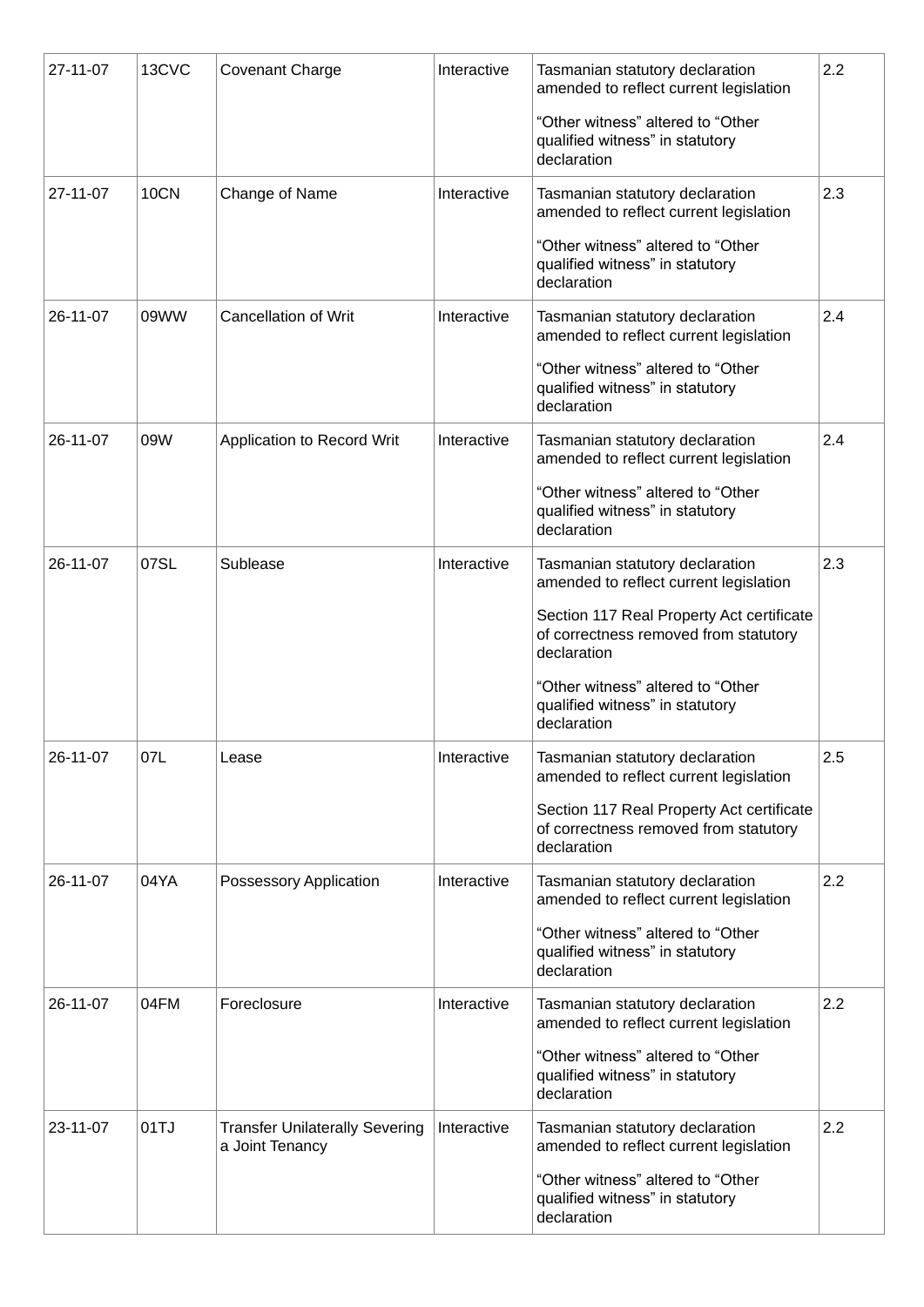| 23-11-07 | 00PAX  | Caveat Affecting a Primary<br>Application                | Interactive  | Tasmanian statutory declaration<br>amended to reflect current legislation                    | 2.3  |
|----------|--------|----------------------------------------------------------|--------------|----------------------------------------------------------------------------------------------|------|
| 23-11-07 | 00PA   | <b>Primary Application</b>                               | Interactive  | Tasmanian statutory declaration<br>amended to reflect current legislation                    | 2.3  |
|          |        |                                                          |              | "Other witness" altered to "Other<br>qualified witness" in statutory<br>declaration          |      |
| 20-11-07 | 05PM   | Postponement of Mortgage                                 | Interactive  | Execution by solicitor, etc: Typo<br>corrected                                               | 2.2  |
| 20-11-07 | 06C    | Charge                                                   | Interactive  | Execution by solicitor, etc: Typo<br>corrected                                               | 2.2  |
| 20-11-07 | 07L    | Lease                                                    | Interactive  | Execution by solicitor, etc: Typo<br>corrected                                               | 2.4  |
| 20-11-07 | 08LX   | <b>Lapsing Notice</b>                                    | Interactive  | Execution by solicitor, etc: Typo<br>corrected                                               | 3.2  |
| 20-11-07 | 13PVM  | Variation or Modification of<br><b>Positive Covenant</b> | Interactive  | Execution by solicitor, etc: Typo<br>corrected                                               | 2.2  |
| 19-11-07 | 13NP   | <b>Conservation Agreement</b>                            | Interactive  | (E) "Act" field": Typo corrected                                                             | 2.1  |
| 24-10-07 | 01TJ   | <b>Transfer Unilaterally Severing</b><br>A Joint Tenancy | Manual       | Form description amended for clarity                                                         | n.a  |
| 24-10-07 | 01TJ   | <b>Transfer Unilaterally Severing</b><br>A Joint Tenancy | Interactive  | Form description amended for clarity                                                         | n.a  |
| 24-10-07 | 01TWC  | <b>Transfer Without Monetary</b><br>Consideration        | Manual       | Form description amended: previous<br>description was for 01TJ                               | n.a  |
| 24-10-07 | 01TWC  | <b>Transfer Without Monetary</b><br>Consideration        | Interactive  | Form description amended: previous<br>description was for 01TJ                               | n.a  |
| 19-10-07 | 09WW   | <b>Cancellation of Writ</b>                              | Interactive  | (D): "Court", "File number" and "Date"<br>panels removed                                     | v2.3 |
|          |        |                                                          |              | (F) to (J): Formatting altered and help<br>text amended to reflect legislative<br>amendments |      |
| 18-10-07 | 09WW-2 | <b>Cancellation of Writ</b>                              | Instructions | $(D)$ , $(F)$ , $(J)$ : Text amended to reflect<br>legislative amendments                    | 0710 |
| 18-10-07 | 09WW   | <b>Cancellation of Writ</b>                              | Manual       | (D): "Court", "File number" and "Date"<br>panels removed                                     | 0710 |
| 18-10-07 | 08X    | Caveat                                                   | Manual       | Statutory declaration: Certification<br>repositioned to after oath                           | 0710 |
| 18-10-07 | 08X    | Caveat                                                   | Interactive  | Two help text fields which were blocking<br>hard text repositioned                           | V2.7 |
| 17-10-07 | 09W    | Writ                                                     | Interactive  | "Writ No." help text: minor typo<br>corrected                                                | v2.3 |
|          |        |                                                          |              | (F): Help text added to "sealed copy"                                                        |      |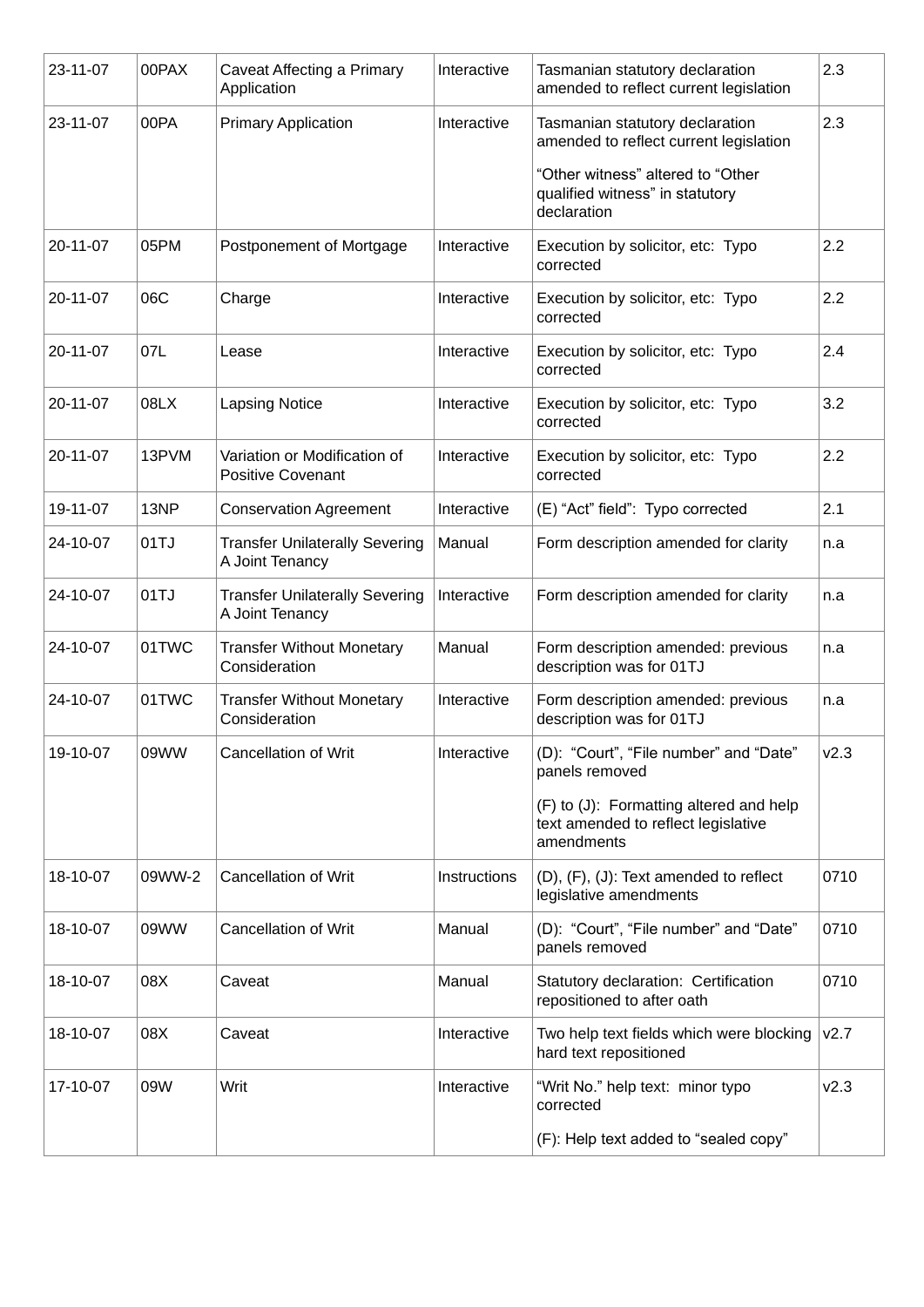| 17-10-07       | 09W-2            | Writ                                                                      | Instructions | NOTE: Reference to sealed copy<br>added                                                    | 0710 |
|----------------|------------------|---------------------------------------------------------------------------|--------------|--------------------------------------------------------------------------------------------|------|
|                |                  |                                                                           |              | (F): Explanation of number required<br>added                                               |      |
| 16-10-07       | 05ML             | Mortgage of Lease, Mortgage<br>or Charge                                  | Interactive  | "Mortgagee" field re-sized                                                                 | 2.2  |
| 12-10-07       | 13PRE            | Release or Extinguishment of<br><b>Positive Covenant</b>                  | Manual       | (E)3: "land" altered to "folio of the<br>Register"                                         | 0710 |
| 12-10-07       | 09W              | Application to Record Writ                                                | Manual       | (A): "Land" altered to "Folio of the<br>Register"                                          | 0710 |
| $11 - 10 - 07$ | 08WX             | <b>Withdrawal of Caveat</b>                                               | Manual       | Link on forms listing page opened old<br>version: Uploaded current version                 | 0710 |
| 10-10-07       | 01TH             | Transfer Creating a Profit à<br>Prendre or Forestry Right                 | Interactive  | (F) help text: Note re multiple dealings<br>added                                          | 2.2  |
| 10-10-07       | 01TH-2           | Transfer Creating a Profit à<br>Prendre or Forestry Right                 | Instructions | (F): Note re multiple dealings added                                                       | 0710 |
| $9 - 10 - 07$  | 13NP             | <b>Conservation Agreement</b>                                             | Interactive  | Reference to the Threatened Species<br>Conservation Act and biobanking<br>agreements added | 2.0  |
| $9 - 10 - 07$  | 13NP             | <b>Conservation Agreement</b>                                             | Manual       | Reference to the Threatened Species<br>Conservation Act and biobanking<br>agreements added | 0710 |
| $8 - 10 - 07$  | 17QD             | Application to Record a<br>Registered Deed on a<br><b>Qualified Folio</b> | Interactive  | (D): Minor typo corrected                                                                  | 2.2  |
| 8-10-07        | 17QD             | Application to Record a<br>Registered Deed on a<br><b>Qualified Folio</b> | Manual       | (D): Minor typo corrected                                                                  | 0710 |
| $8 - 10 - 07$  | 17 <sub>CC</sub> | <b>Cancellation of Caution</b>                                            | Interactive  | Statutory declaration help text:<br>Requirement to show address of<br>declarant removed    | 3.2  |
| $8 - 10 - 07$  | <b>15ST</b>      | <b>Termination of Strata Scheme</b>                                       | Interactive  | (F): Citation of Regulation updated                                                        | 2.2  |
|                |                  |                                                                           |              | (G): Minor typo corrected                                                                  |      |
| $8 - 10 - 07$  | <b>15ST</b>      | <b>Termination of Strata Scheme</b>                                       | Manual       | (F): Citation of Regulation Updated                                                        | 0710 |
|                |                  |                                                                           |              | (G): Minor typo corrected                                                                  |      |
| $5 - 10 - 07$  | 14TB             | Determination of Title<br><b>Boundary</b>                                 | Interactive  | "Parcel" help text: "At least one parcel.<br>limited folio." deleted                       | 2.2  |
| $5 - 10 - 07$  | 14TB-2           | Determination of Title<br><b>Boundary</b>                                 | Instructions | (A): "At least one parcel limited<br>folio." deleted                                       | 0710 |
| $3-10-07$      | 13RRE            | Release or Extinguishment of<br>Restriction on the Use of<br>Land         | Interactive  | Execution (standard): "registered<br>proprietor" amended to the "applicant".               | 2.3  |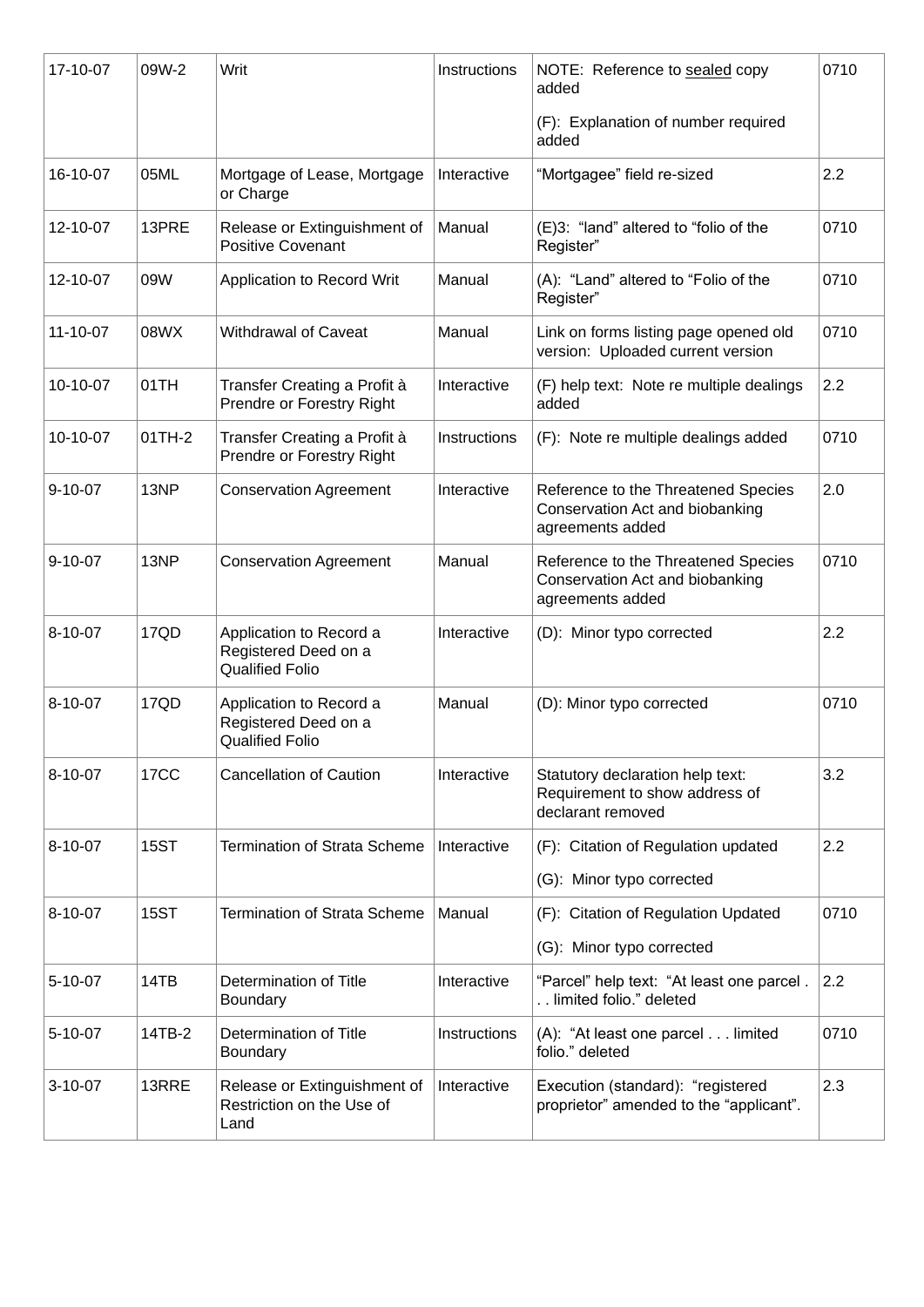| 28-9-07 | 10CN    | Change of Name                                       | Manual       | Statutory declaration: Minor typo<br>corrected and "qualified witness" added<br>to "Other [specify]" option re<br>qualification of witness. | 0709 |
|---------|---------|------------------------------------------------------|--------------|---------------------------------------------------------------------------------------------------------------------------------------------|------|
| 28-9-07 | 09W     | Writ                                                 | Interactive  | JavaScript error re field "fewer"<br>corrected                                                                                              | 2.2  |
| 27-9-07 | 08X     | Caveat                                               | Interactive  | Help text for "Statutory Declaration"<br>panel revised.                                                                                     | 2.6  |
| 27-9-07 | 07SL    | Sublease                                             | Interactive  | Formatting error re position of fields<br>corrected                                                                                         | 2.2  |
|         |         |                                                      |              | Help text re "Head Lease" panel: Typo<br>corrected                                                                                          |      |
| 26-9-07 | 07L     | Lease                                                | Interactive  | Formatting error re position of fields<br>corrected                                                                                         | 2.3  |
| 29-7-07 | 05DM    | Discharge of Mortgage                                | Interactive  | Typo in help text for "Mortgagee" panel<br>corrected                                                                                        | 4.3  |
| 26-9-07 | 01TH-2  | Transfer of a Profit à Prendre<br>or Forestry Right  | Instructions | Instructions re describing the part where<br>the transfer affects part only of the<br>servient tenement added                               | 0709 |
| 26-9-07 | 05M     | Mortgage                                             | Interactive  | "Corporations Law" amended to<br>"Corporations Act 2001"                                                                                    | 3.2  |
| 25-0-07 | 01T     | <b>Transfer</b>                                      | Interactive  | Text of instruction re shares revised to<br>make it clearer                                                                                 | 3.4  |
| 25-0-07 | $01T-2$ | Transfer                                             | Instructions | Text of instruction re shares revised to<br>make it clearer                                                                                 | 0709 |
| 20-9-07 | 08X-2   | Caveat                                               | Instructions | Note re "Address for Service" panel<br>updated                                                                                              | 0709 |
| 20-9-07 | 08X     | Caveat                                               | Manual       | Heading of "Address for Service" panel<br>updated                                                                                           | 0709 |
| 20-9-07 | 08X     | Caveat                                               | Interactive  | Help text for "Address for Service" panel 2.5<br>updated                                                                                    |      |
| 20-9-07 | 00PAX-2 | Caveat Affecting a Primary<br>Application            | Instructions | Note re "Address for Service" panel<br>updated                                                                                              | 0709 |
| 20-9-07 | 00PAX   | Caveat Affecting a Primary<br>Application            | Manual       | Heading of "Address for Service" panel<br>updated                                                                                           | 0709 |
| 20-9-07 | 00PAX   | Caveat Affecting a Primary<br>Application            | Interactive  | Help text for "Address for Service" panel 2.2<br>updated                                                                                    |      |
| 20-9-07 | 00PA-2  | <b>Primary Application</b>                           | Instructions | "LPI publication" changed to<br>"Department of Lands publication"                                                                           | 0709 |
| 20-9-07 | 00PA    | <b>Primary Application</b>                           | Manual       | Minor formatting error fixed.                                                                                                               | 0709 |
| 19-9-07 | 00PA    | <b>Primary Application</b>                           | Interactive  | "Primary Application" help text:<br>Reference to "Information Bulletin No.<br>35" updated                                                   | 2.2  |
| 18-9-07 | 20ECE   | Cancellation or<br><b>Extinguishment of Easement</b> | Interactive  | (A): Position of Servient and Dominant<br>Tenement panels swapped                                                                           | 2.2  |